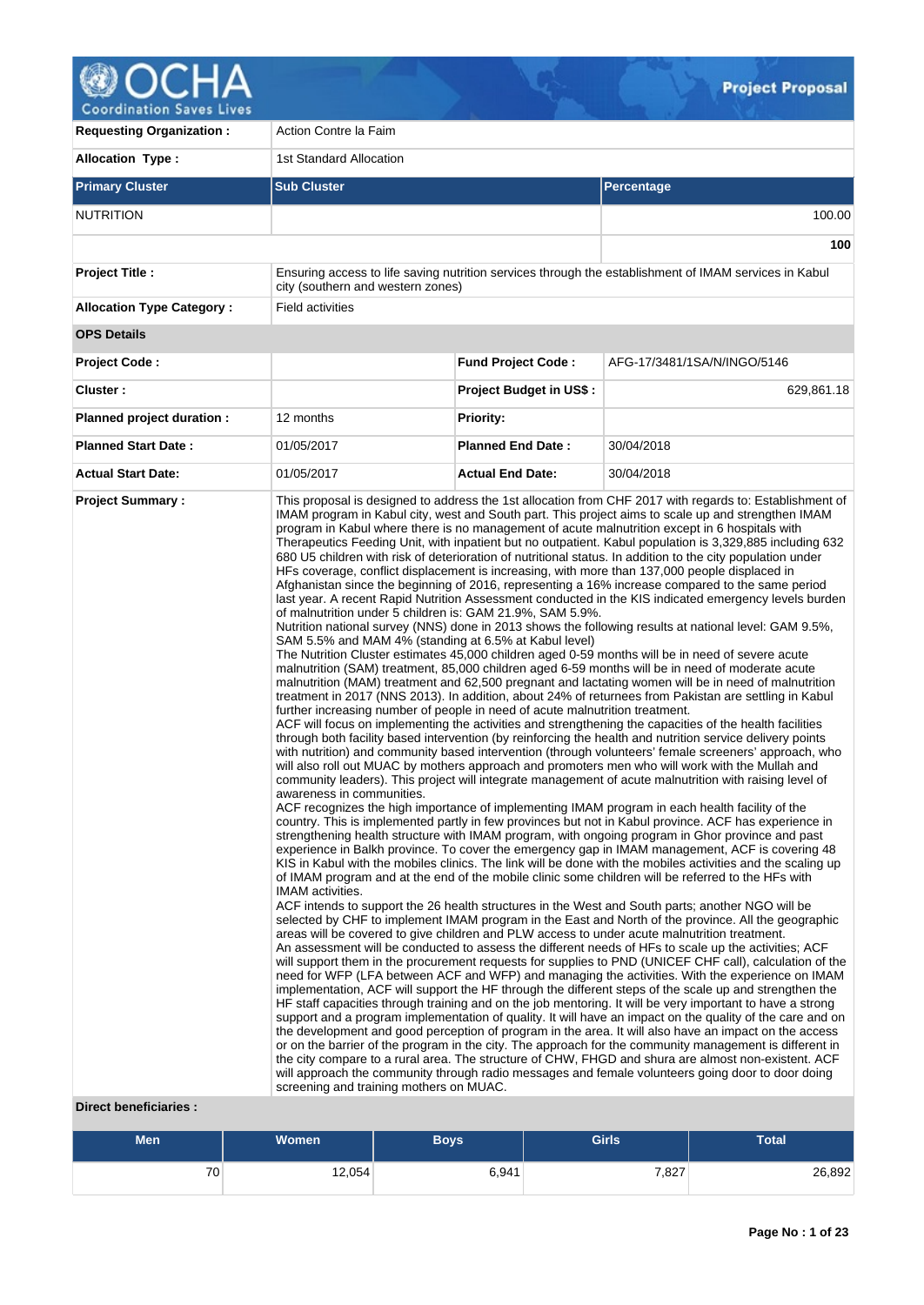# **Other Beneficiaries :**

| <b>Beneficiary name</b> | <b>Men</b> | <b>Women</b> | <b>Bovs</b> | <b>Girls</b> | <b>Total</b> |
|-------------------------|------------|--------------|-------------|--------------|--------------|
| Other                   | 70         | 12,054       | 6,941       | 7,827        | 26,892       |

# **Indirect Beneficiaries :**

Among the other beneficiaries is population of Kabul in general especially the households where mothers who will be trained on MUAC visit and disseminate the IYCF messages and somehow sensitized mothers care givers and other members of the households on health and nutrition and convince them to visit HFs if a child or PLW is malnourished in family. The project also has a component of radio messages of IMAM services availability in different health facilities which reached to not only radio listeners of Kabul but also to the population of areas where the radio will be having coverage network. This will increase the knowledge base of population and positively affects their nutrition service seeking behaviors in long run.

Project will not only be building capacities of health facility staff to deliver IMAM services but also make efforts to advocate for system strengthening at provincial level with PPHD and at central level to make sure supplies are available and MoPH takes the responsibility to integrate IMAM in health service package, so in the long run the project strengthen the health and nutrition service delivery system indirectly.

# **Catchment Population:**

The catchment populations of the project cover half of the Kabul city, West and South part, coverage of 26 health facilities. The targets are the children under 5 years and the pregnant and lactating women with acute malnutrition. The project is expected to reach 40% of target population of children U5 and PLWs. The total population of the 26 FHs catchment areas is: 1,234,140. As per this total population U5 children are: 234,487, Total SAM: 13,413, Total MAM: 8,290 and PLWs are 25,670.

#### **Link with allocation strategy :**

The proposed project aligns with the allocation priority envelope-1 "Increasing access to life saving basic health and nutrition services". And nutrition objective-2 "The evidence of Acute Malnutrition is reduced through integrated management of SAM among boys, girls and pregnant and lactating women in Kabul province", Nutrition Objective-3, "to contribute in reduction of morbidity among returnees and refugee through preventive nutrition program in Kabul province" and Nutrition Objective-4, "enhance partners' capacity to advocate for and respond in scale to nutrition in emergency".

ACF intends to directly contribute to the HRP 2017 SO4, "Humanitarian conditions in hard-to-access areas in Afghanistan are improved". The project directly support health and nutrition objectives in the 1st CHF allocation 2017 as well as contribute meeting IDPs and returnees health, nutrition and WASH areas through life saving Nutrition and WASH interventions in Kabul province.

# **Sub-Grants to Implementing Partners :**

| <b>Partner Name</b>                                   | <b>Partner Type</b> | <b>Budget in US\$</b>       |  |
|-------------------------------------------------------|---------------------|-----------------------------|--|
|                                                       |                     |                             |  |
|                                                       |                     |                             |  |
|                                                       |                     |                             |  |
| Other funding secured for the same project (to date): |                     |                             |  |
|                                                       |                     |                             |  |
| <b>Other Funding Source</b>                           |                     | <b>Other Funding Amount</b> |  |

# **Organization focal point :**

| <b>Name</b>                      | <b>Title</b>                               | Email                      | Phone             |
|----------------------------------|--------------------------------------------|----------------------------|-------------------|
| Salah Daraghmeh                  | <b>Country Director</b>                    | cd@af.missions-acf.org     | +92 (0) 799566128 |
| Marie Petry                      | Health and Nutrition Head<br>of Department | nuthod@af.missions-acf.org | +93 (0) 766776332 |
| Anne Roussel                     | Finance And Admin Head<br>of Department    | admin@af.missions-acf.org  | +93 (0) 797272766 |
| <b>BACKGROUND</b>                |                                            |                            |                   |
| 1. Humanitarian context analysis |                                            |                            |                   |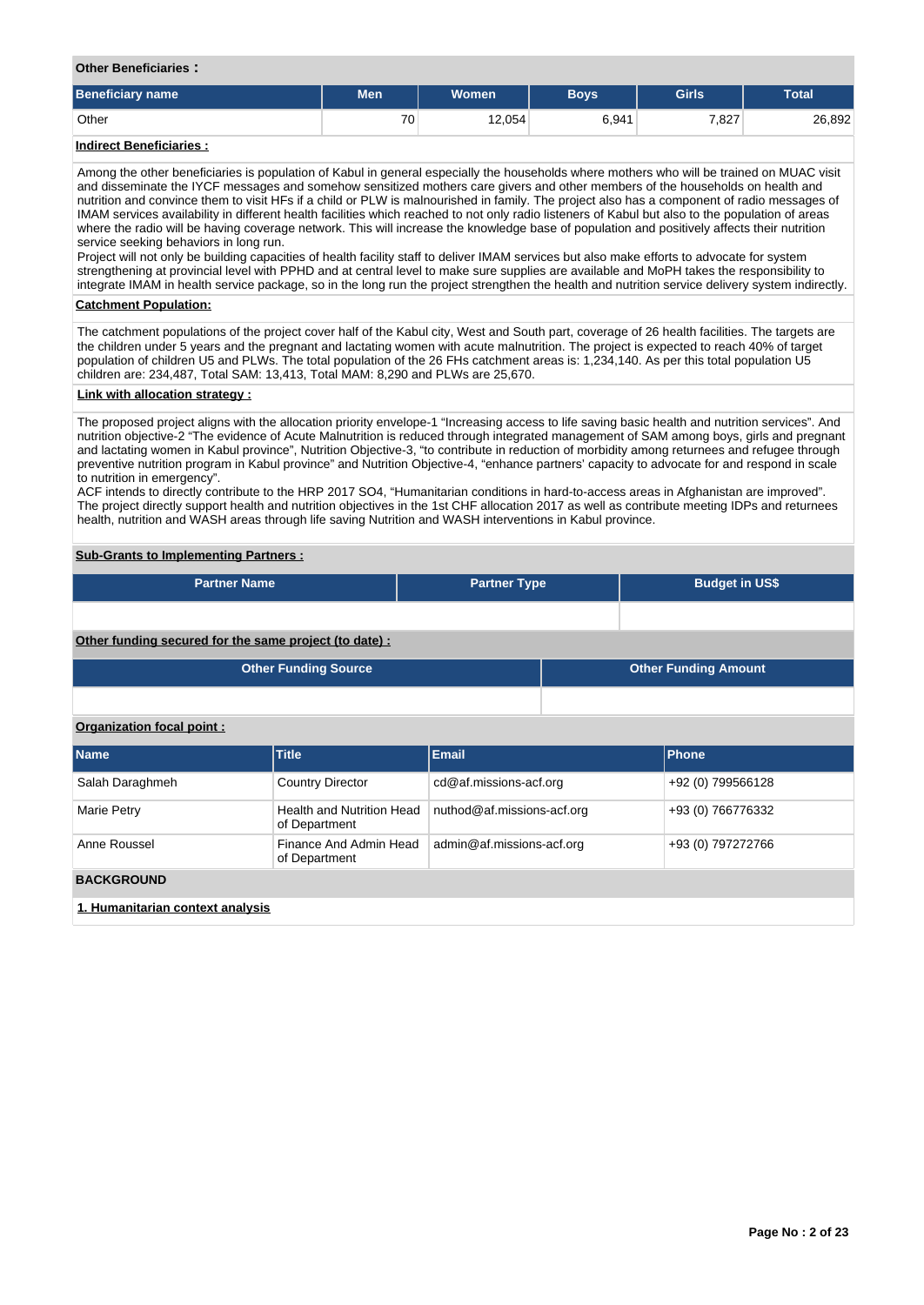The continued deepening and geographic spread of the conflict, with increasingly constrained access to basic services in all over the country including Kabul and a massive return of refugees and undocumented Afghans in the second half of 2016, whom about 24% of them settled in Kabul, has prompted a 13% increase in the number of people in need of humanitarian assistance in 2017 – approximately 9.3 million people.

Based on Nutrition Cluster estimations, 45,000 children aged 0-59 months will be in need of severe acute malnutrition (SAM) treatment, 85,000 children aged 6-59 months will be in need of moderate acute malnutrition (MAM) treatment and 62,500 pregnant and lactating women will be in need of malnutrition treatment in 2017 in Kabul province (NNS 2013). In addition, about 24% of all returnees from Pakistan are settling in Kabul further increasing number of people in need of acute malnutrition treatment.

The nutrition services (MAM treatment, SAM treatment, IYCF and community outreach) in other provinces are the responsibility of BPHS IP while in Kabul province only IPD - SAM treatment is provided with a very limited scale through 6 inpatient treatment sites. No outpatient program provided for children with SAM and MAM, as well as PLW with acute malnutrition. It is, therefore, the first priority of Nutrition Cluster is to scale up and strengthen Integrated Management of Acute Malnutrition programs in Kabul city and all districts of Kabul province. Through second CHF allocations funding for 2016, ACF got funding for IMAM scale up in Kabul Informal Settlements that will admit about 1122 SAM children while the remaining need will be targeted by CHF 1st allocation of 2017. Establishment of integrated OPD-SAM and OPD-MAM sites in Kabul, procurement of supplies for MAM treatment in 34,000 children aged 6-59 and acute malnutrition treatment in 25,000 PLW and procurement of supplies for 18,000 SAM treatment in Kabul province is planned to be covered under CHF 1st allocation for 2017.

To address the enormous humanitarian assistance needs, resources are limited. Out of planned USD550 million in HRP-2017, only 22 million (5%) has received till end of January-17. It is important to allocate resources to most pressing needs and basic life-saving humanitarian interventions. This project will be contributing through life saving health and nutrition services requirement to Kabul province population where nutrition indicators are further deteriorated due to IDPs and returnees influx in the province since last year

# **2. Needs assessment**

Since 2001, Kabul city population has significantly been increasing due to returnees of different origin: former immigrants, returnees and internally displaced people coming from rural and insecure zones of Afghanistan. Most of them who could afford, purchased houses and/or lands and build houses while few of them settled in the informal camps naming as Kabul informal settlements (KIS). Central Statistics Organization of Afghanistan estimates the population of Kabul city to be 3817241 for 2016 – 2017 which rank the Kabul city as the most populated city among the other cities in the country. With the growing population, Kabul city lacks the required health services to response the existing needs specially in covering the malnourished children U5 and PLWs.

There is a lack of capacity and quality information to humanitarian sector to properly analyze the priorities and design humanitarian action to meet needs with proper allocation of scare resources in Afghanistan. Both the HRP process and the response to humanitarian emergencies are weakened by information gaps, lack of confidence in available data and divergent approaches to identify and categorize needs. A comprehensive study to determine the exact health and nutrition services needs in whole Kabul city is not conducted yet although ACF conducted some studies in Kabul Informal settlements (KIS) in different periods of time that could be used to estimate the nutritional situation in whole Kabul city. ACF has also planned to conduct SMART assessments in 17 provinces of country including Kabul province. The food security assessment, conducted in the KIS in November 2015, shows a high food insecurity situation among the population in KIS. Food insecurity based on the food consumption score and food-based coping strategies is estimated at 80% (6,314 households) of the total 7,982 IDP households. Among them, an estimated 3,788 households (or 48%) are severely food insecure, and another 2,525 households (32%) are moderately food insecure. The Rapid Nutrition assessment conducted in March 2016 in the KIS indicated emergency levels burden of malnutrition among the IDP population (Combined GAM of 21.9% and SAM of 5.9%). SAM levels were found to be higher than the 3% emergency level threshold for Afghanistan. Additionally high incidence rates of diarrhea and ARI at 60.2% and 47.2% respectively were reported among children less than 5 years. The nutritional situation in Kabul province based on the NNS 2013 shows that, among children 0 – 59 months the prevalence of stunting 29.8%, wasting 6.5% and underweight 18%.

Nutrition Cluster estimates that 45,000 children aged 0-59 months will be in need of severe acute malnutrition (SAM) treatment, 85,000 children aged 6-59 months will be in need of moderate acute malnutrition (MAM) treatment and 62,500 pregnant and lactating women will be in need of malnutrition treatment in Kabul province in 2017 (NNS 2013).

Considering the needs explained above and the lack of nutrition activities in Kabul, influenced the PND and other actors to start IMAM activities in the HFs of Kabul city. Total of 50 HFs existing in the urban Kabul are divided in to two zones. Zone 1 to cover 23 HFs from north and east of the city with 1892755 populations under catchment area while the Zone 2 to cover 26 HFs from sought and west of the city with 1315000 population in the catchment area.

#### **3. Description Of Beneficiaries**

Based on the Central Statistics Organization (CSO) estimations, the population of Kabul city will be 3817241 for 2016 – 2017. To provide health services to this number of population, beside 15 – 16 tertiary hospitals, there are around 50 HFs from the level of BHCs to the level of DHs in different districts.

The primary beneficiary of the proposed intervention will be children under-5 years suffering from acute malnutrition, SAM and MAM children and PLW will be identified from active (community) and passive ( health facility) screening, using weight for height and MUAC cut-off as criteria for admission. Depending on their status, children will be admitted in Outpatient Therapeutic Program for treatment or Supplementary feeding program. Severely malnourished children with complications will be referred to the Therapeutic Feeding Center in Kabul hospitals. Pregnant and lactating women will be admitted in Outpatient Therapeutic program. The number of admissions estimates by the PND and nutrition cluster calculate (based on NNS) is 6248 SAM, 8519 MAM and 11957 PLW. The second beneficiaries staffs of health facility will receive on the job training and a refreshment on IMAM program, 141 staffs will receive capacity building on IMAM and 26 volunteers on detection of acute malnutrition by MUAC. The project will also trained 9400 mothers on MAUC so they do screening and refer to their nearby health facilities the malnourished children U5 and pregnant and lactating women. To have a sustainability of the IMAM program a strong focus will be on capacity building of the Health facility staffs.

Beneficiary breakdown is as follow: SAM Children: 2,937 boys + 3,311 girls = 6,248 total MAM Children: 4,004 boys + 4,515 girls = 8,519 total PLWs: 11,957 women = 11,957 total HF Staff Trained, Volunteers and Store Keeper: 70 men + 71 women = 141 total

# **4. Grant Request Justification**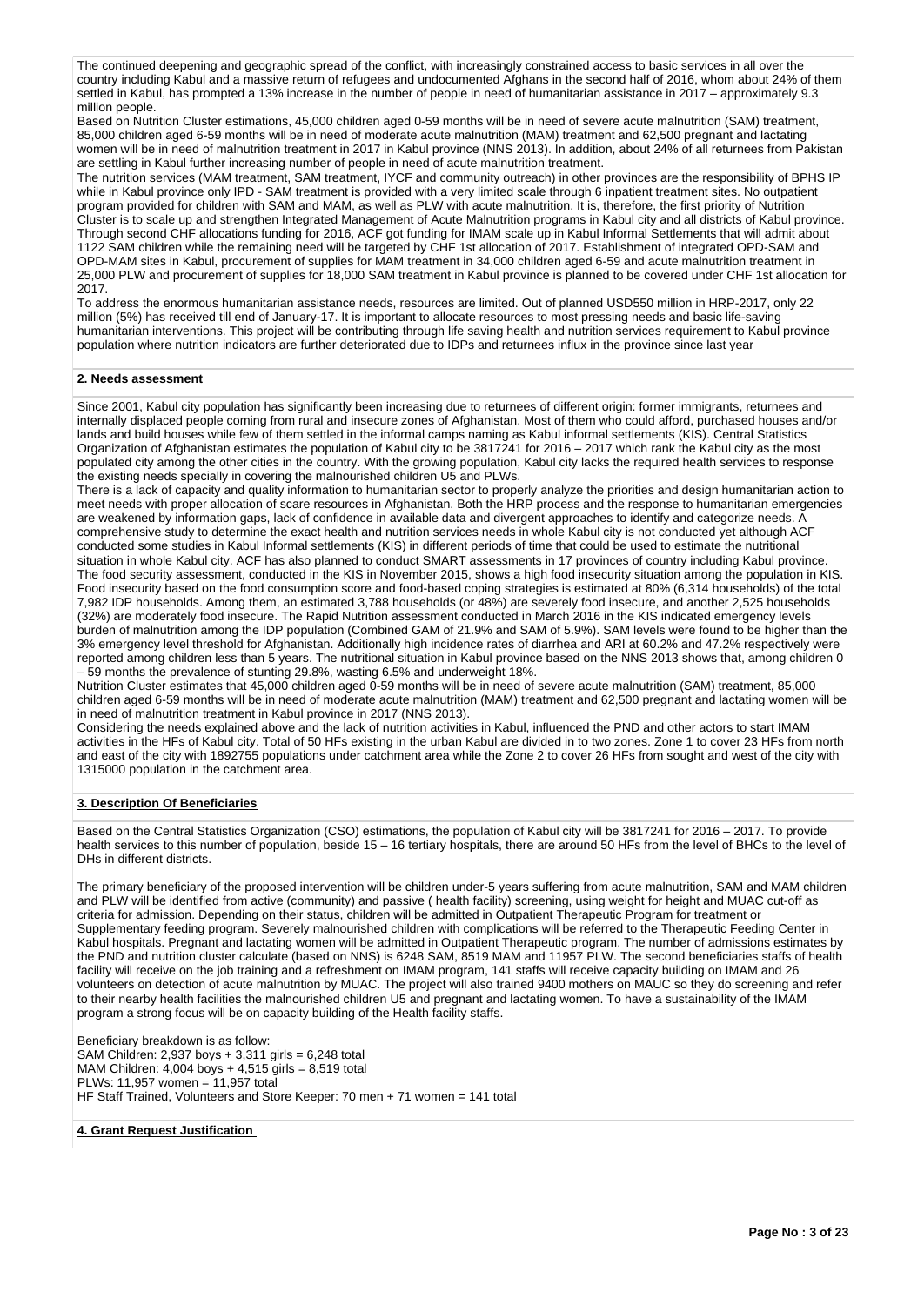ACF is among the leading nutrition program implementing partners in Afghanistan which is implementing in health, nutrition and WASH interventions in Balkh, Ghor, Helmand and Kabul KIS area with CHF, SIDA and GAC funding. With the financial support of CHF, since 2014 ACF works to improve the assessment of the nutrition situation of the most vulnerable populations and evaluating the access and coverage of IMAM. To strengthen the BPHS IPs capacities to ensure sustainability, All surveys and evaluations are conducted in partnership with BPHS IP or nutrition partners with ACF providing technical and financial support. So far, assessments were done in 12 provinces using SMART and SQUEAC methodologies: the rates of acute malnutrition found greatly differ from the ones reported by the NNS in 2013. Linked to timing (2014-2016 versus 2013), and quality (as measured by the confidence interval), these discrepancies shed light on the importance of conducting regular nutrition surveys with high quality standards. Results of the SQUEAC assessments were instrumental to identify areas with low coverage of IMAM services and understand the barriers to access them. ACF observed a quick uptake of the findings and growing demand for additional coverage assessments among stakeholders.

ACF was also involved in standardizing and developing a quality assurance process for nutrition assessments under the 2n allocation of CHF 2015. In March 2016, a 3-days data clinic was organized in collaboration with PND and AIM-WG to standardize the way assessments are conducted, expand the scope of nutrition assessments, add value for money by including key multi-sectorial indicators; fill in the gap of non-existent or unreliable data of nutrition- sensitive sectors and standardize the tools and methodologies for integrated assessments. The outcomes were: an agreed and harmonized approach to conduct assessments, clearly defined indicators from Nutrition, WASH, FSAC and Health clusters, development of standardized questionnaires, and a harmonized approach to analyze, validate and use the data collected. ACF could also test the integrated SMART assessment in April 2016 in Panjshir, in coordination with the PND, MoPH and the Nutrition Cluster.

Finally, ACF was involved in strengthening the internal Nutrition Cluster coordination through close collaboration with the NNSS, leading to an integrated SMART survey in Herat in May 2016. As of today, ACF is the only partner with experience in multi-sectorial assessments and in SMART methodology in Afghanistan, as such, it remains the technical referent. To build on these positive achievements and answer to the increasing demand for multi sectorial data. ACF is implementing CHF-funded two projects to conduct 9 SMART, 5 RNAs and 6 SQUEAC in Afghanistan. ACF proposes to conduct additional integrated SMART, SQUEAC and Rapid surveys to continue addressing the information gap, enhance the information sharing and, more specifically for the nutrition sector, create a more sustainable model of assessment capacity in the country through the RAT and on-the-job training BPHS partner staff in 12 remaining provinces of Afghanistan. So far, Kabul province was without IMAM services coverage. Nutrition indicators shows there are 45,000 children U5 in needs of nutrition services. The IDPs and returnees influx in Kabul KIS deteriorated the situation further. PND decided with nutrition IP to start IMAM services

in Kabul and CHF included the province as top priority in its 1st allocation in 2017. ACF is implementing a CHF funded project in Kabul KIS areas with four mobile units, supplemented by a project of WFP on MAM management and ACF funded WASH project to integrate nutrition and WASH program for better results. This project supporting 26 HFs will further strengthen capacity of HF staff and develop a referral system from community to service delivery points to enhance access and improve nutrition indicator in the province

# **5. Complementarity**

Under CHF 2nd allocation for 2016, ACF is implementing a project as Emergency Response to reduce morbidity and mortality associated with critical rates of Global Acute Malnutrition amongst under-five children in IDP populations of Kabul Province to provide IMCI + SAM treatment services to inhabitants of Kabul informal Settlements inside Kabul city through 4 mobile units. The project started on October 2016 and will last till September 2017. The aim of this project is to bridge critical gaps in Basic Package of Health Services (BPHS) treatment of acute malnutrition and prevent further deterioration of nutritional status in the IDP population of Kabul informal settlements. Under this project a total of 3000 children U5 is planned to be covered for IMCI services and 1122 children will receive SAM treatment. ACF also implementing a Targeted Supplementary Feeding Program for treatment of Moderate Acute Malnourished (MAM) children age 6- 59 months and Acute Malnourished Pregnant & Lactating Women (AM-PLW) from WFP in Kabul Informal settlements. Under this project a total of 1014 MAM children and 841 AM-PLWs will be covered. The project under WFP will also last till end of September 2017. ACF is also implementing a WASH project under its own funding to support Kabul KIS nutrition interventions through which hygiene kits and Biao Sand Filters are being distributed at households' level with a component of hygiene promotion to supplement malnutrition prevention in integration with nutrition and health services.

This project to establish and strengthen IMAM service delivery at health facility levels in 26 HFs in South-West of Kabul province will be supplemented by ACF existing experience and projects being implemented in Kabul KIS area. The mobile units and communities will be linked with HFs to enhance access of beneficiaries to health facilities and improve their nutrition and health seeking behaviors. The community level WASH interventions will also support health and nutrition indicators in the province. To further supplement this project and mainstream both project activities to avoid duplication of beneficiaries, the mobile in program beneficiaries will be shifted to HFs closer to their residence to continue their treatment. During the implementation of both projects, to avoid double admission all children registered at mobile sites will be given a bracelet if they visit any HF, they will not be registered again.

#### **LOGICAL FRAMEWORK**

#### **Overall project objective**

To contribute reducing child morbidity and mortality related to malnutrition through establishment of IMAM program to treat SAM children U5 and PLWs in South-West part of Kabul city.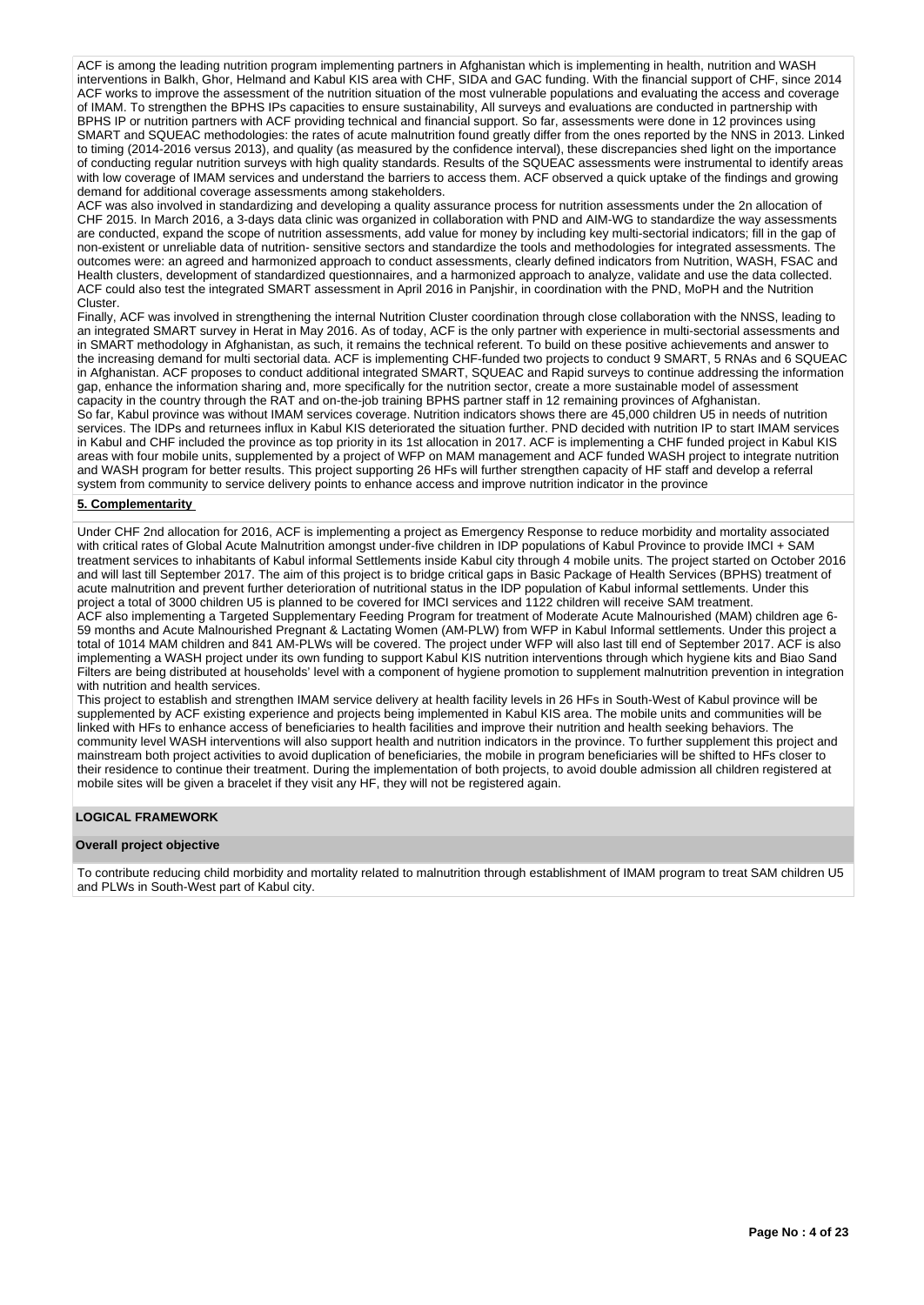| <b>NUTRITION</b>                                                                                                                                                                |                                                                                                                                                                                                                                                                                                                                                                                                                                                                                                                                                                                                                                                                                                                                                                                                                      |                                 |
|---------------------------------------------------------------------------------------------------------------------------------------------------------------------------------|----------------------------------------------------------------------------------------------------------------------------------------------------------------------------------------------------------------------------------------------------------------------------------------------------------------------------------------------------------------------------------------------------------------------------------------------------------------------------------------------------------------------------------------------------------------------------------------------------------------------------------------------------------------------------------------------------------------------------------------------------------------------------------------------------------------------|---------------------------------|
| <b>Cluster objectives</b>                                                                                                                                                       | Strategic Response Plan (SRP) objectives                                                                                                                                                                                                                                                                                                                                                                                                                                                                                                                                                                                                                                                                                                                                                                             | <b>Percentage of activities</b> |
| Objective 2: The incidence of acute<br>malnutrition is reduced through Integrated<br>Management of Acute Malnutrition among<br>boys, girls, and pregnant and lactating<br>women | SO2: Lives are saved by ensuring access to<br>emergency health and protective services<br>and through advocacy for respect of<br>International Humanitarian Law                                                                                                                                                                                                                                                                                                                                                                                                                                                                                                                                                                                                                                                      | 100                             |
|                                                                                                                                                                                 | Contribution to Cluster/Sector Objectives : The proposed intervention will directly contribute to Nutrition Cluster Strategic Objective #2:<br>"The incidence of acute malnutrition is reducing through Integrate Management of Acute Malnutrition among boys, girls and pregnant and<br>lactating Women" and the Objective #3 Contribute to reduction of morbidity and mortality among returnees and refugees by providing<br>preventive nutrition programs (Kabul Province). this project is aimed at addressing at Humanitarian respond plan Strategy Objective 2 SO2<br>Lives are saved by ensuring access to emergency health and protective services and through advocacy for respect of International<br>Humanitarian Law Through establishment of OPD-SAM and OPD-MAM site in Kabul zone-2 (West and South). |                                 |
| Outcome 1                                                                                                                                                                       |                                                                                                                                                                                                                                                                                                                                                                                                                                                                                                                                                                                                                                                                                                                                                                                                                      |                                 |
| Kabul city                                                                                                                                                                      | Reduced the mortality and morbidity through IMAM services' package implementation among boys, girls and PLWs in South-West part of                                                                                                                                                                                                                                                                                                                                                                                                                                                                                                                                                                                                                                                                                   |                                 |
| Output 1.1                                                                                                                                                                      |                                                                                                                                                                                                                                                                                                                                                                                                                                                                                                                                                                                                                                                                                                                                                                                                                      |                                 |
| <b>Description</b>                                                                                                                                                              |                                                                                                                                                                                                                                                                                                                                                                                                                                                                                                                                                                                                                                                                                                                                                                                                                      |                                 |
| treatment of severe acute malnutrition (SAM and MAM) through OPD side.                                                                                                          | IMAM services are scale up in the different Health facilities and the children U5 and pregnant and lactating women have access to the                                                                                                                                                                                                                                                                                                                                                                                                                                                                                                                                                                                                                                                                                |                                 |
|                                                                                                                                                                                 | ACF aims to increase access to nutrition services in West and South Kabul city by integrating IMAM in 26 health facilities service delivery<br>system. The lens is to establish and ensure access and quality on outpatient nutrition services where the populations have access only to<br>inpotiont tractmont. ACE will gime to encure a quality of care through training and cupervising boalth facilities staffs on IMAM. The OPD                                                                                                                                                                                                                                                                                                                                                                                |                                 |

inpatient treatment. ACF will aims to ensure a quality of care through training and supervising health facilities staffs on IMAM. The OPD IMAM activities will be launch in June as per existing plan and there is no delays in provision of RUTF and RUSF and super cereals.

### **Assumptions & Risks**

Political situation in the country and the region allows ACF to implement its program, Security remains manageable enough for project implementation

No force major natural disasters and disease outbreaks during the project implementation

No major economic crises

No major fluctuation in the exchange rate

Resources are available in the country

Relevant national (MOPH) and local (PPHD, and Health facility )authorities approve and support the project implementation

Targeted communities and health facility staffs understand the mandate of ACF, accept their presence on the area, and actively participate in the project

Relevant authorities (government and non-government) accept their presence on the area, and actively participate in the project Radio agree passing awareness message

Supply are done on time by the WFP and UNICEF (through PND)

No Major shortage on medicines for the systematic SAM treatment

# **Indicators**

|                 |                                                                          |                                                                                                                                                          |            | <b>End cycle beneficiaries</b> |                   |           | End<br>cycle  |
|-----------------|--------------------------------------------------------------------------|----------------------------------------------------------------------------------------------------------------------------------------------------------|------------|--------------------------------|-------------------|-----------|---------------|
| Code            | <b>Cluster</b>                                                           | <b>Indicator</b>                                                                                                                                         | <b>Men</b> | <b>Women</b>                   | <b>Boys</b> Girls |           | <b>Target</b> |
| Indicator 1.1.1 | <b>NUTRITION</b>                                                         | MOU signed with the MOPH to define IMAM<br>service implementation in integration with health<br>services                                                 |            |                                |                   |           |               |
|                 |                                                                          | <b>Means of Verification:</b> Memorandum of Understanding signed                                                                                         |            |                                |                   |           |               |
| Indicator 1.1.2 | <b>NUTRITION</b>                                                         | LFA signed with WFP on MAM management and<br>supplies provision                                                                                          |            |                                |                   |           |               |
|                 |                                                                          | <b>Means of Verification</b> : MOU signed, supplies received, MAM program intervention in HFs                                                            |            |                                |                   |           |               |
| Indicator 1.1.3 | <b>NUTRITION</b>                                                         | SA1-Envelope One: Number of integrated OPD-<br>SAM and OPD sites established in Kabul province                                                           |            |                                |                   |           | 26            |
|                 |                                                                          | <b>Means of Verification:</b> Sites visits, supervision report, monitoring reports, Site data base                                                       |            |                                |                   |           |               |
| Indicator 1.1.4 | <b>NUTRITION</b>                                                         | SA1-Envelope One: Number and proportion of<br>severely acutely malnourished boys and girls 0-59<br>months admitted for treatment in Kabul province       |            |                                | 2,93<br>7         | 3,31      | 6,248         |
|                 | <b>Means of Verification</b> : site in program register, monthly reports |                                                                                                                                                          |            |                                |                   |           |               |
| Indicator 1.1.5 | <b>NUTRITION</b>                                                         | SA1-Envelope One: Number and proportion of<br>moderately acutely malnourished boys and girls 6-<br>59 months admitted for treatment in Kabul<br>province |            |                                | 4,00<br>4         | 4,51<br>5 | 8.519         |
|                 | <b>Means of Verification</b> : site in program register, monthly reports |                                                                                                                                                          |            |                                |                   |           |               |
| Indicator 1.1.6 | <b>NUTRITION</b>                                                         |                                                                                                                                                          |            |                                |                   | 75        |               |
|                 | <b>Means of Verification</b> : site in program register, monthly reports |                                                                                                                                                          |            |                                |                   |           |               |

Cured rate 75% with 2203 boys (out of 2937) + 2483 girls (out of 3311) = 4686 total (out of 6248)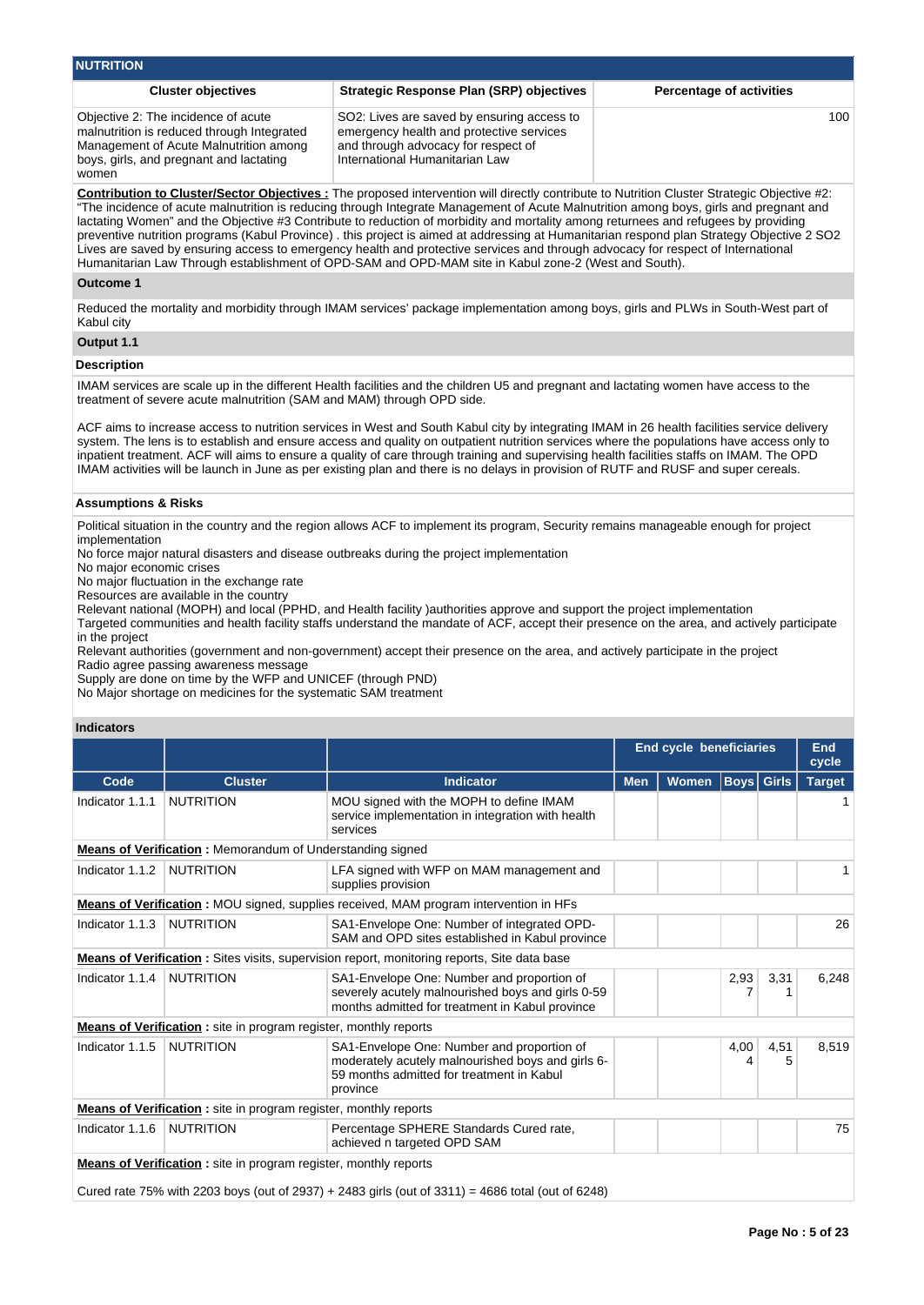| Indicator 1.1.7   NUTRITION |                                                                         | Percentage SPHERE Standards Defaulter,<br>achieved in targeted OPD SAM           |  |  | 15 |
|-----------------------------|-------------------------------------------------------------------------|----------------------------------------------------------------------------------|--|--|----|
|                             | <b>Means of Verification:</b> site in program register, monthly reports |                                                                                  |  |  |    |
| Indicator 1.1.8   NUTRITION |                                                                         | Percentage SPHERE Standards Death, achieved<br>in targeted OPD SAM less then 10% |  |  | 10 |
|                             | <b>Means of Verification:</b> site in program register, monthly reports |                                                                                  |  |  |    |

#### **Activities**

**Activity 1.1.1** 

#### **Standard Activity : Not Selected**

Coordination with PPHD on the different activities and responsibility and sign MOU.

Currently Kabul city is not part of the Basic Package of Health Services (BPHS) and is considered to be under the management of MoPH, PPHD. There are 25 health facilities and one hospital in Kabul city West, South part. These health facilities are ranging from Regional Hospitals to sub-health centers. Most of these health facilities have less staffs than HFs under BPHS managing by NGO and some don't have nurse. After discussion done during the nutrition cluster it was decided to add a nurse in the Health facility without nurse to ensure a quality implementation in the scale up SAM and MAM nutrition activities.

PPHD and PNO will be invited as trainers to the refresher IMAM training. During the project implementation PNO and PPHD technical staff will be regularly participate at the supervision and capacity building of the staffs in the different health facilities. This joint supervision will involve them in the implementation to build their ownership of the nutrition activities and future sustainability of the project interventions.

# **Activity 1.1.2**

#### **Standard Activity : Not Selected**

Assessment of the health facility, and preparation for the scale up at HFs level

The Health system is consists of hospital, CHC+, CHC (comprehensive health system), BHC (basic health center). These centers have different number of qualified staffs, different building structure, capacity of storage, and equipment. This assessment aims to evaluate each structure and making a plan for the organization to scale up. It will show what is available and what additional support required. The second step will be to design the operational plan, identify the needs from the assessment, like; staff, the procurement plan for the supplies and request to the different organizations (UNICEF, WFP,PND) and need of storage facility/space within HFs.

# **Activity 1.1.3**

# **Standard Activity : Establishment of integrated OPD-SAM and OPD-MAM sites in Kabul;**

ACF in close coordination with the PPHD HFs staff will implement IMAM OPD activities. SAM and MAM children U5 and PLW acutely malnourished are admitted in program. After screening and sensitization on IYCF, malnourished children and PLWs will be admitted. Beneficiaries will receive medical consultation and the medical treatment when required. The different step of the treatment will be follow according to the IMAM guideline. If the under 5 children have medical complication they will be referred to the hospital. The SAM children will come every week and the MAM children will come every 2 weeks for the treatment. In case of absence or static weight a home visit will be done by the volunteer connected to the HFs. For the PLW on the IMAM guideline the PLW is visiting the HFs every month but depending on the packaging of super cereal.

ACF will provide the consumables items required for the scale up (IMAM register, cards, cup for appetite test…) and will have a buffer stock in case of medicine shortage for systemic SAM treatment. As we have experienced sometimes there is a break of medicine supply chain, ACF doesn't want to affect the systematic treatment of SAM in program children. ACF will put its staff to start the program well from the beginning as well as support staff to build capacities of HF staff of MoPH to ensure sustainability of the IMAM services in integration with health services

# **Activity 1.1.4**

#### **Standard Activity : Not Selected**

Informing the population on IMAM access: Awareness of the population on the scale of IMAM management. During last few years ACF conducted mobiles clinic on the SAM management but it was not permanent mobile clinic and it didn't cover all the population of Kabul, the majority of Kabul population is not aware about the benefit of SAM and MAM management.

In rural area and where there's a BPHS partners, a system of community mobilization is implemented on the BPHS package. In Kabul PPHD is managing the health structures and there's no community mobilization system.

IMAM management is scaling up in the health structures of Kabul city and it is a new health activity for the population. It will be important to inform the families on the accessibility for the management of acute malnutrition and the criteria of admission to have an impact and reduce the mortality and morbidity on children under 5.

To inform a major part of the population, ACF will disseminate messages to the population though short radio broadcast and poster on billboard two times during the program at 4 strategic spots. Messages will be transmit to the community through health Shuras. For a more targeted approach, female volunteers' link with the health structure will be doing screening in the catchment areas of HFs and will train mothers to take the MUACs of their own children. This new MUAC by mothers approach.

The IMAM activities target the children and the PLW. Most of the time the mothers have the responsibility of the children' health and they are the person taking the children in the health facility. Most of the mothers stay at home and a way to send them the message is to reach them at home. The radio is a good communication tools to reach them. A short assessment will be done on the different channels having mother female listeners to assess which radio channel should be used. Few times a day a short message will be broadcast to let the listeners know about the IMAM services in targeted health facilities. This activity will be done during one month and will be renew after one month. On regularly base the mothers coming at the HFs will be questioned if they heard the message.

To have a good cooperation from all the community, the promoters will inform the Mullah about the health facility IMAM program and the importance of detection and treatment of malnutrition in catchment. Mullahs will be requested to transmit the information to the men of the communities. This awareness rising activity using the most respected men in communities will be conduct by the additional person/store keeper of the HFs. This additional person is responsible of the stock management, engaging Mullahs and support on passive screening activities.

**Activity 1.1.5** 

#### **Standard Activity : Not Selected**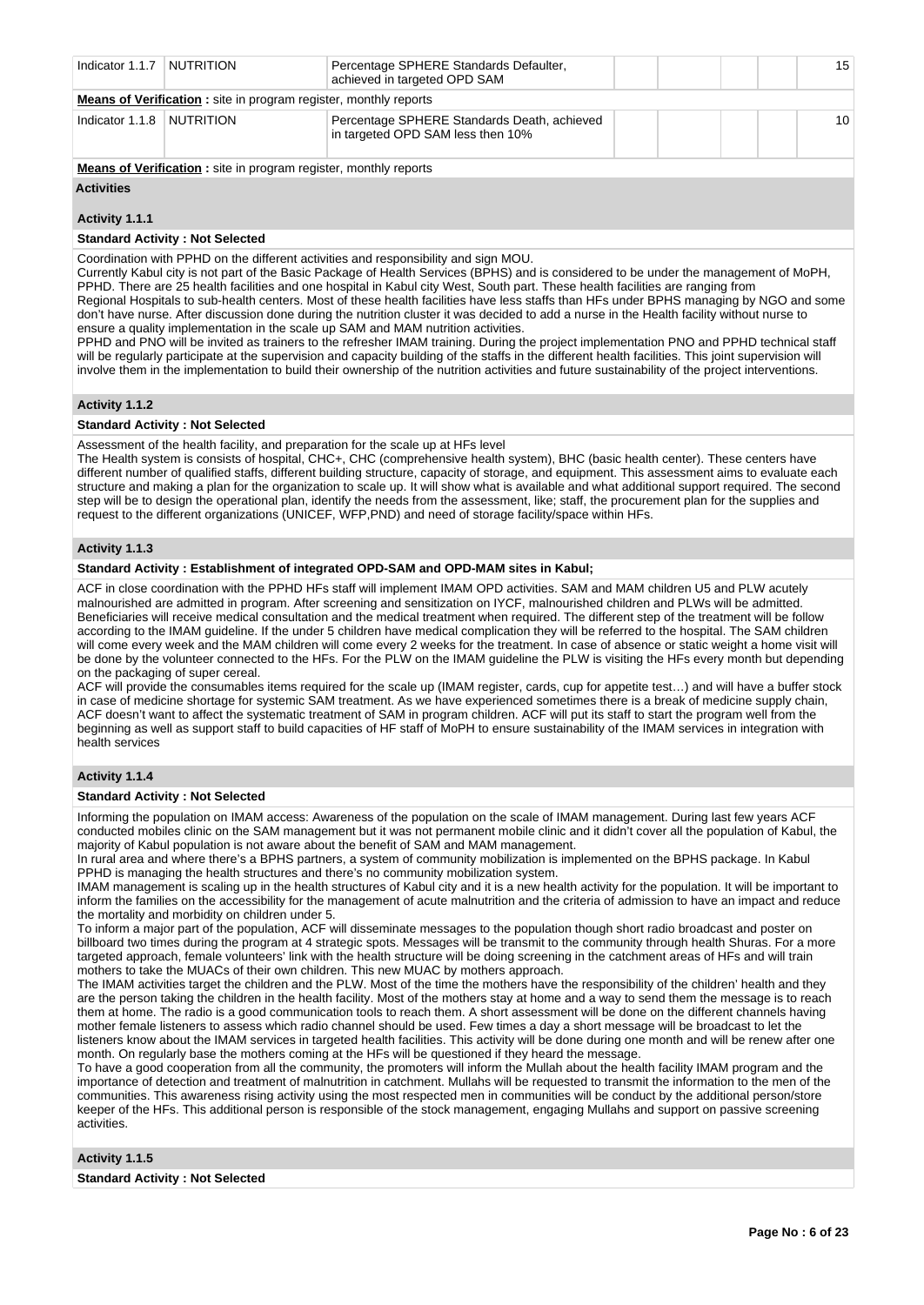Community Screening: In Kabul city the community management structure is quiet poor and there is no CHW or FHG. With the support of the midwife association, ACF will attach one volunteer female per health Facility. The volunteers will be doing screening at HH levels in catchment of the HF. The HH will be visited and informed by the volunteers on the implementation of the acute malnutrition treatment in HFs. She will screen the children under 5 and the PLW as well. When a child or a PLW identified in admission criteria, she will refer them to HF. During the screening the volunteer will train the mother how to take the MUAC of their child, and she will give her a MUAC tape. Once a week during the visit of ACF team the volunteer will go to the HFs. She will give her report to the ACF supervisors and they will discuss on the different challenges, positive learning points. The list of the children and PLW detected acutely malnourished will be compared with the admission list to see if the referred came to the HFs.

In health facility with shura, health shura will be solicited to give some support for organizing mothers groups. During these meeting groups the mothers will be train on mother MUACS and will receive IYCF messages.

At health facility level every mother with children under 5, the team will ask if the mother was trained how to take the MUAC and if the mother was trained, what was the result of the MUAC. As per the South-West 26 HFs' catchment population, the total estimated number of HHs are 187,857 where ACF will train mother in 5% HHs of this estimated number of HHs. Total Mother will be trained on MUAC will be around 9,400, one each per HH. ACF will try to train these mothers residing far in catchment areas of each HFs. The strategy is to select mother not close to health facilities because they are general not visiting HFs and only visit if they have serious sickness in HHs. Volunteers will train these mother how to take MUAC measurements so they do screen in their respective communities and refer malnourished children U5 to HF close to their resident.

A follow up will be done to the absent and static weight children. To have a good follow up on the absence children or with a static weight, the volunteers will visit the child before is becoming defaulter or to find the reason of the static weigh and giving counselling to the parents and RUTF message.

To support the volunteer, perdiem will be provided. This activity aim to awareness on the new activity acute malnutrition management and to do a pilot on the new strategy Mother-MUAC

#### **Activity 1.1.6**

**Standard Activity : Procurement of supplies for MAM treatment in children aged 6-59 and acute malnutrition treatment in pregnant and lactating women (PLW) in Kabul province;**

Ensure the delivery of nutrition supply to health facilities:

For continuous provision of IMAM services without beak, ACF coordinate with PND, UNICEF and WFP to make sure RUTF, RUSF and super-cereal are available in every health facility. RUTF is provided by UNICEF through PND to all health facilities. ACF will calculate the needs for the scale up of SAM activity per HFs and request PND for RUTF supplies as per caseload of each HF. ACF will supervise the delivery and manage the supplies and report the consumption with HF staff. During the sessions on the job training, ACF will train the HFs staff on the RUTF management and reporting so that they are able to manage once project ends. Supplies will be kept in HFs and ACF will provide wooden warehouse pallet to ensure quality storage and management of RUTF. In some HFs if there's no room for the stock ACF will support the HF to find a room close to the HFs.

MAM Children and PLW supplies will be provide by WFP through a formal agreement between ACF and WFP. IN the same way the calculation of caseload will be done by ACF request WFP for supplies based on that and strong monitoring of the supply management will be put on place to ensure quality management and reporting,

To strengthen human resource and the capacity of HF staff on supply chain management, ACF will support them though a person on stock management. This person will be train on taking measurement to support the HFs staff on screening if the caseload of a HF is high and support of this person is required. He will also support crowd in management, screening and conducting IYCF sessions. .

# **Activity 1.1.7**

#### **Standard Activity : Not Selected**

Advocate to integrate IMAM service package in health service delivery system: ACF will advocate ensuring IMAM services are integrated into health service delivery system in Afghanistan including Kabul province. ACF Advocacy Officer contribute his/her time to this project to advocate with other partner organizations specially IMAM working group, PND, UNICEF and WFP to make it happen. The Advocacy Officer and the senior technical nutrition and health team in ACF coordination staff will be advocating integrating IMAM service package in health service delivery system. They will work with partners, Nutrition Cluster, IMAM working group to influence policy making and to advocate for developing supportive environment and facilities like supplies to make it happen.

# **Activity 1.1.8**

#### **Standard Activity : Not Selected**

#### Communication with health shura

Each Health facility should have a health Shura. Today in Kabul city some health shuras are active, some are missing and some inactive. ACF will contact inactive and active shuras and will support inactive shuras so they can be reactivated. ACF will explain the new activities and will request the health shuras to share information with the community. Quarterly meetings will be organized to share information and receive feedback from the community on IMAM activities.

The volunteers and ACF promoters will request some support from the health shura to disseminate messages to the community to organize mother group for the training on MUAC-mothers activities.

#### **Activity 1.1.9**

#### **Standard Activity : Not Selected**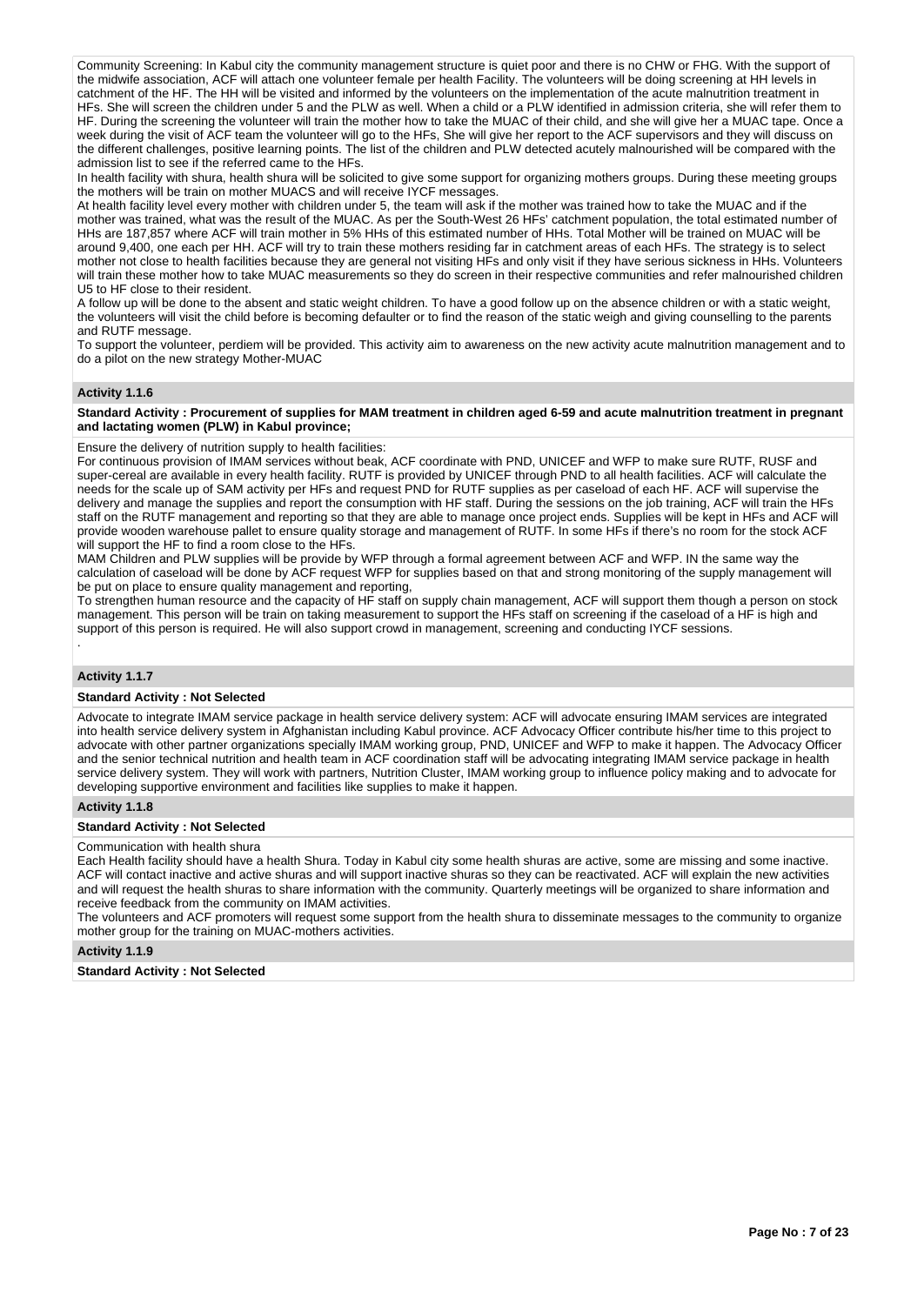#### Feedback mechanism

As a part of its general policy. ACF will establish a feedback mechanism to enable beneficiaries to make a suggestion or make complaints. ACF will introduce a range of ways that is contextually feasible including introduction of a telephone complaint line, feedback e-mail address for stakeholder and beneficiaries, and interviews with beneficiaries. MEAL Department will oversee the establishment and/or management of the feedback mechanism to ensure that a more formalized system of asking, receiving, processing and responding to the feedback and complaints is, independently, in place.

The feedback mechanism well be clearly communicated to staffs, communities and government institutions about why ACF has a feedback mechanism, what it is for and how it works. As such information sharing about the feedback mechanism will be integrated into the community mobilization of the project. Similarly, MEAL Department will communicate with the target groups about their right to complain and raise their concern how we work. The department will also discuss what constitutes an ACF related and non-ACF related feedback/ complaints and how ACF will deal with such feedback and complaints.

In addition, ACF's MEAL department will conduct regular beneficiary satisfaction survey on sample of beneficiaries particularly women beneficiaries through FGD, individual face to face meeting during monitoring visits at community levels. This will allow beneficiaries with no access to phone or being illiterate to provide their feedback.

As with all feedback mechanisms established, every effort will be made to prevent harm and unintended negative consequences on those making complaints, protect confidentiality and encourage reporting of complaints and concerns in a safe environment.

ACF will provide reports of project related feedback and their management to CHF and FSAC cluster along with periodic narrative reports as agreed between ACF and CHF.

# **Outcome 2**

Health facility staff are trained through formal training, on the job mentoring and supportive supervision

# **Output 2.1**

#### **Description**

During implementation of the project activities, ACF will closely support the health facilities and EPHS hospital in different activities. As per PND all HFs' staff have been trained on IMAM initially through another project activity. To make sure HF staffs are on line with IMAM service package and implementation guidelines, ACF conduct re-fresher training for all concern staff and then provide continuous on the job mentoring and technical support to ensure sustainability of IMAM services with health structure even after closing of project interventions. The staffs are capable to calculate the caseload, do the MUAC and manage the nutrition supplies and record the in program patients and develop quality report on daily and monthly basis. The will also be trained on IYCF so that they are able to disseminate messages to mothers and caregivers

# **Assumptions & Risks**

Political situation in the country and the region allows ACF to implement its program

Security remains manageable enough for project implementation

No force major natural disasters and disease outbreaks during the project implementation

No major economic crises

No major fluctuation in the exchange rate

Human Resources are available in the HFs

No important turnover of staff

Relevant national (MOPH) and local (PPHD, and Health facility) authorities approve and support the project implementation

Targeted communities and health facility staffs understand the mandate of ACF, accept their presence in the HFs, and actively participate in the project implementation and capacity building activities.

#### **Indicators**

|                                                                                        |                                                                                              |                                                                                                 |            | <b>End cycle beneficiaries</b> |             |  | End<br>cycle  |  |
|----------------------------------------------------------------------------------------|----------------------------------------------------------------------------------------------|-------------------------------------------------------------------------------------------------|------------|--------------------------------|-------------|--|---------------|--|
| Code                                                                                   | <b>Cluster</b>                                                                               | <b>Indicator</b>                                                                                | <b>Men</b> | <b>Women</b>                   | Boys  Girls |  | <b>Target</b> |  |
| Indicator 2.1.1                                                                        | <b>NUTRITION</b>                                                                             | Number of HF staff trained on IMAM services<br>package                                          |            |                                |             |  | 141           |  |
|                                                                                        | <b>Means of Verification:</b> Training reports, participants list                            |                                                                                                 |            |                                |             |  |               |  |
| Indicator 2.1.2                                                                        | <b>NUTRITION</b>                                                                             | Number of people receiving on the job training<br>and technical support                         |            |                                |             |  | 167           |  |
|                                                                                        |                                                                                              | <b>Means of Verification:</b> Health facility reports, technical support supervision checklists |            |                                |             |  |               |  |
| Indicator $2.1.3$                                                                      | <b>NUTRITION</b>                                                                             | Number of mother trained on MUAC<br>measurement of children U5                                  |            |                                |             |  | 9.400         |  |
|                                                                                        | <b>Means of Verification:</b> List of mother trained, monthly report                         |                                                                                                 |            |                                |             |  |               |  |
| Indicator 2.1.4                                                                        | <b>NUTRITION</b><br>SA1-Envelope One: Number of staff trained on<br>nutrition in emergencies |                                                                                                 | 100        | 41                             |             |  | 141           |  |
| <b>Means of Verification:</b> Staff training attendance sheet, training report, Photos |                                                                                              |                                                                                                 |            |                                |             |  |               |  |
| <b>Activities</b>                                                                      |                                                                                              |                                                                                                 |            |                                |             |  |               |  |

# **Activity 2.1.1**

**Standard Activity : Not Selected**

Conduct Refreshment Training of HF staff on IMAM service package: ADAA is conducting trainings on IMAM services package for all HF and EPHS hospital staffs in Kabul province now under another project. ACF believe the staff will be trained on IMAM SOPs and get enough know how about the service package. To make sure staffs of targeted facilities are on line with guidelines and IMAM implementation protocols in Afghanistan, ACF will conduct refresher training for all concern staff of each health facility. The component of the refresher training will be based on the strength and weaknesses identify during the supervisions. It will also provide the participants an opportunity to share learning, good practices and discuss challenges to develop mitigation strategies together.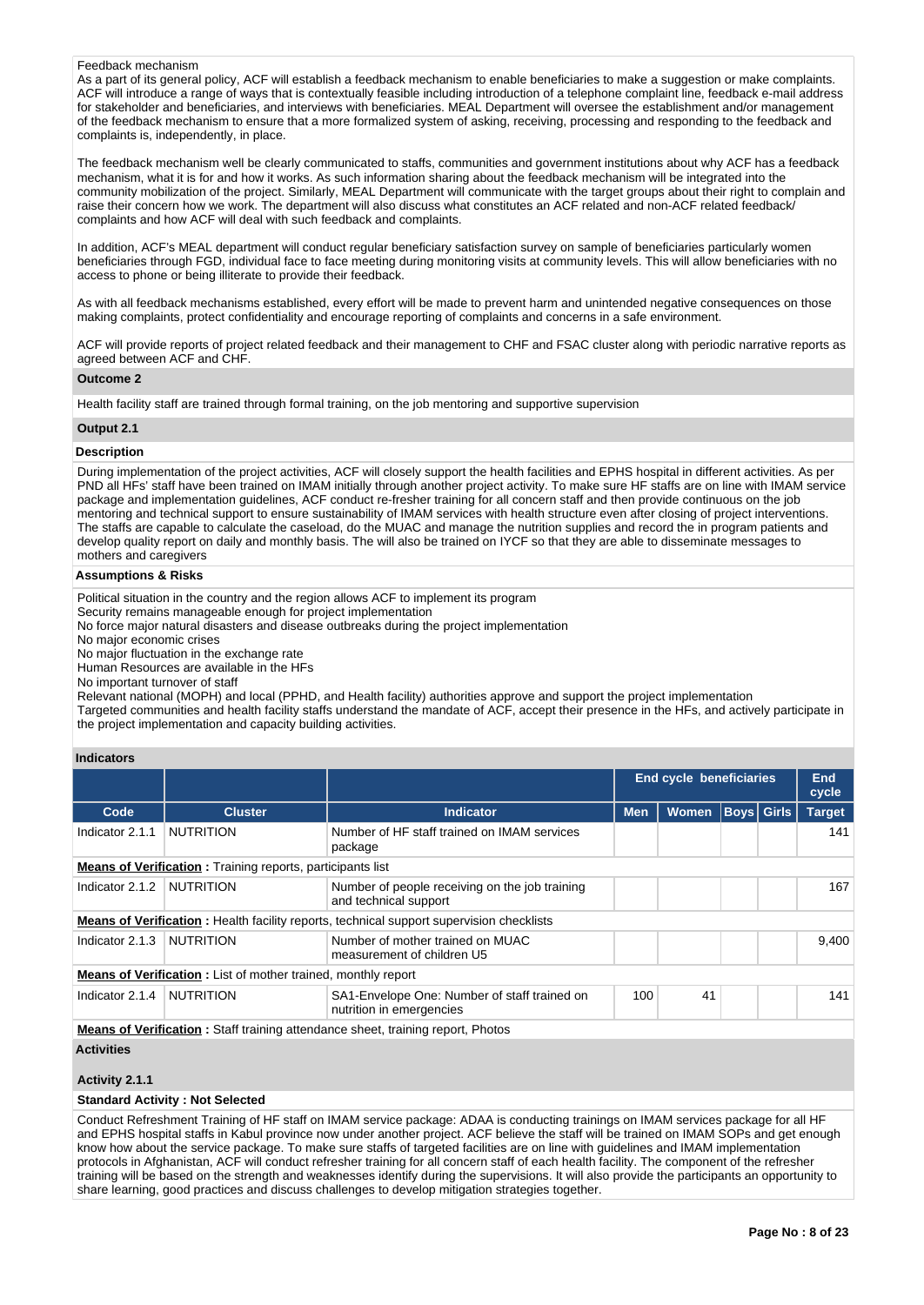#### **Standard Activity : Not Selected**

Build capacities of the staff through on the job support and technical assistance:Health Facility staffs of 26 HFs capacitated on IMAM management through formal training by ADAA and ACF refresher training will be further supported through continuous on the job mentoring and technical assistance. ACF health facility technical support staff like trainers and supervisors and second level technical expert program manager and deputy program manager will be continuously building HF staff capacity and supporting them technically on learning by doing the tasks themselves. They will be trained on IMAM service package, nutrition guidelines and protocols in place in Afghanistan as well as quality record keeping and reporting. The referral system from HFs to EPHS Hospital for SAM children with medical complications will be established and closely monitored by ACF technical staff.

Initially the HFs will need to be extensively supportive because of new start of IMAM services in these sites and huge catchment population. ACF technical support team will be supportive the HF staff regularly to get them ready to manage the work. Once they system is established and the team at HF levels are used to the work routine and reporting then they will be supported on further improvement and program coverage.

# **Activity 2.1.3**

# **Standard Activity : Not Selected**

Training of mother on MUAC: ACF will be selecting one volunteer from the catchment of each health facility. These volunteers then visit the catchment population and train mother at household levels on MUAC to screen their children from time to time and take them to HF close to them if they find them malnourished. Mothers will be train on how to take the MUAC and check the edema of their children. During the session the volunteer will explain the reason and the importance MUAC regularly. They will also be sensitized on nutrition and IYCF. Volunteers will be visiting them to follow up how they are doing MUAC and if they need further support to properly learn it.

# **Additional Targets :**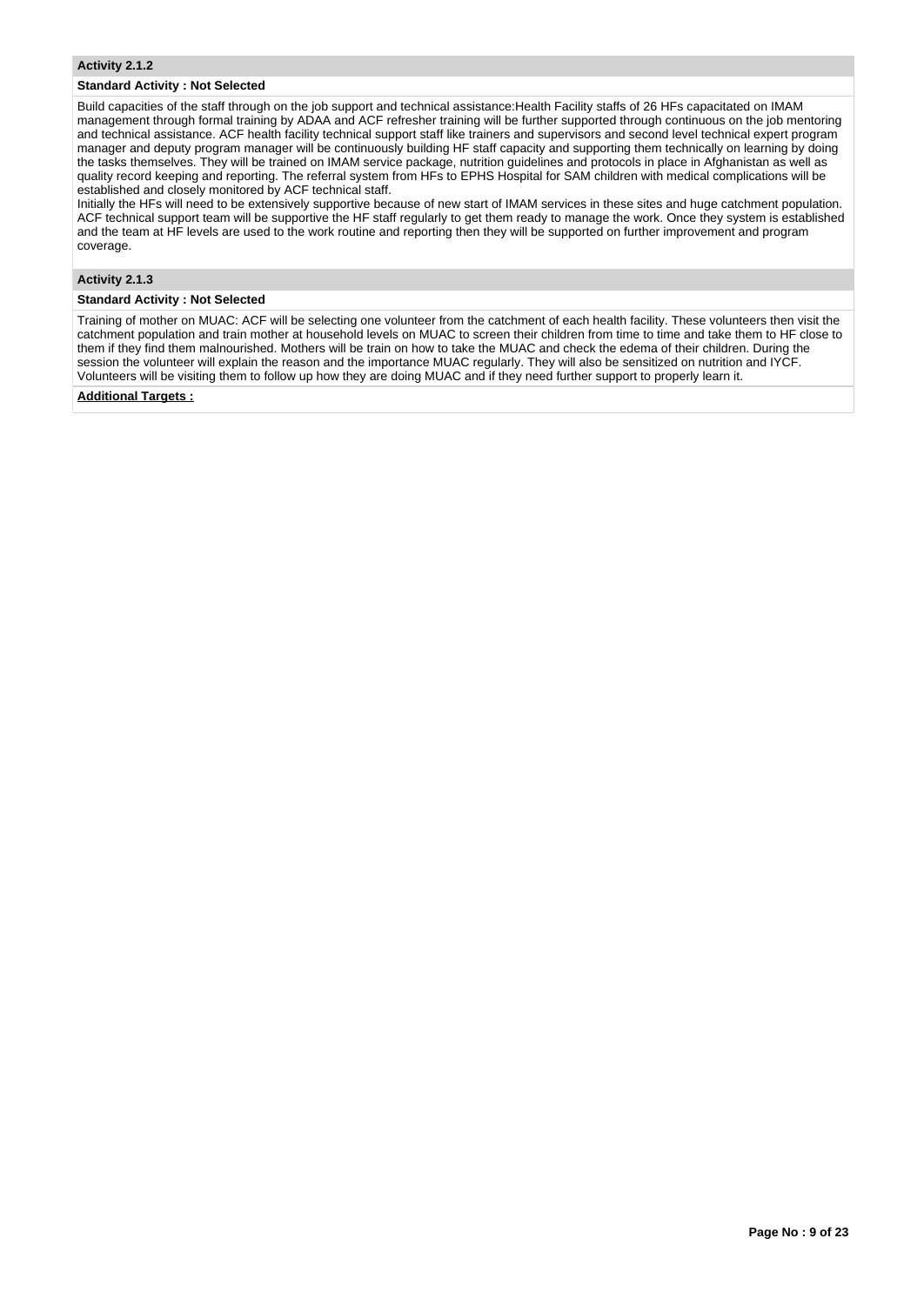# **Monitoring & Reporting plan**

Since 2013, ACF has resumed permanent staff field presence, both national and expatriate, and is no longer relying on remote management, except for small scale areas where only local partners can access. ACF has a proper system of developing project monitoring framework for each project just after approval where Monitoring, Evaluation, Accountability and Learning-MEAL department and nutrition department technical team sit together and develop project M&E framework based on LFA with specific tools and distribute levels of M&E responsibilities among project technical staff including MEAL department. The overall responsibility for project monitoring lies with the Project Manager with direct support and supervision of Deputy Head of Nutrition Department who collects, reviews, and consolidates data from his/her team. The Field Manager charged to different projects in Kabul province and the Health Nutrition Head of Department will provide technical support to direct implementing staff to enhance quality project implementation and reporting. While the MEAL Department based in Kabul will rather be involved in ad-hoc, outcome-focused monitoring, in particular, will seek to assess relevance and impact of the intervention, capture beneficiary satisfaction.

ACF possesses a wide range of monitoring tools for tracking program implementation. For this program, ACF will use standard monitoring tools, as well as sector-specific ones, to monitor both outputs and outcomes. Standard tools to be used will rather be outcome oriented, and include (i) daily and weekly progress reports of treatment, indicating achievements versus planned objectives, and (ii) monthly Activity Progress Reports (APRs). Key feature of ACF monitoring system, the APRs provide information on activities performed and number of beneficiaries reached within the month - using indicators of the LFA as a reference.

To ensure transparency, ACF will coordinate its activities with all the related line actors including PND, national nutrition cluster, OCHA and community influential. The provision of inputs, trainings and services proposed in this project will be coordinated with the local community members and endorsed by the CDC of the targeted community. A project orientation session will be organized with the targeted community to introduce the project scope, objectives, and activities and devise a joint action plan. ACF will facilitate monitoring visits from the PDN and cluster to monitor performance or progress.

As previously mentioned, all reports produced under this project will be shared through the National Nutrition Cluster and will also be shared and mainstreamed with Nutrition Surveillance system to provide quality information for decision making of cluster, CHF and PND as well as higher government authorities.

To allow OCHA perform its "Call Monitoring", ACF will be sharing, within the project cycle, the final list of beneficiaries of the project, as well as contact details for other project stakeholders, community leaders, and representatives of line ministries in Ghor and Helmand province. Similarly, ACF MEAL and project's technical staff will undertake regular monitoring and coordination visits to project sites, to provide recommendation on continued process and performance. The reports of the visits will be regularly shared with FSAC cluster and the CHF. At the end of the project, ACF will hold an After Action Review (AAR) session with relevant stakeholders (including community members and beneficiaries) and with the support of MEAL department to identify the strengths and weaknesses and learn from our success and failure and make correction where needed to achieve desired outcome. The result of the AAR will be widely circulated among project stakeholders.

# **Workplan**

| Activitydescription                                                                                                                                                                                                                                                                                                                                                                                                                                                                                                                                                                                                                                                                                                                                                                                                                                                                                                                                                                                                                                                                                                              | Year |    | $\overline{2}$ | 3   |     | 5  | 6  |     | 8            | 9 | $10$   11 |     | $ 12\rangle$ |
|----------------------------------------------------------------------------------------------------------------------------------------------------------------------------------------------------------------------------------------------------------------------------------------------------------------------------------------------------------------------------------------------------------------------------------------------------------------------------------------------------------------------------------------------------------------------------------------------------------------------------------------------------------------------------------------------------------------------------------------------------------------------------------------------------------------------------------------------------------------------------------------------------------------------------------------------------------------------------------------------------------------------------------------------------------------------------------------------------------------------------------|------|----|----------------|-----|-----|----|----|-----|--------------|---|-----------|-----|--------------|
| Activity 1.1.1: Coordination with PPHD on the different activities and responsibility<br>and sign MOU.                                                                                                                                                                                                                                                                                                                                                                                                                                                                                                                                                                                                                                                                                                                                                                                                                                                                                                                                                                                                                           | 2017 |    |                |     |     | X. | X. | ΙX. | $\mathsf{X}$ | X | <b>X</b>  | ΙX. | $\mathsf{X}$ |
| Currently Kabul city is not part of the Basic Package of Health Services (BPHS)<br>and is considered to be under the management of MoPH, PPHD. There are 25<br>health facilities and one hospital in Kabul city West, South part. These health<br>facilities are ranging from<br>Regional Hospitals to sub-health centers. Most of these health facilities have less<br>staffs than HFs under BPHS managing by NGO and some don't have nurse. After<br>discussion done during the nutrition cluster it was decided to add a nurse in the<br>Health facility without nurse to ensure a quality implementation in the scale up<br>SAM and MAM nutrition activities.<br>PPHD and PNO will be invited as trainers to the refresher IMAM training. During<br>the project implementation PNO and PPHD technical staff will be regularly<br>participate at the supervision and capacity building of the staffs in the different<br>health facilities. This joint supervision will involve them in the implementation to<br>build their ownership of the nutrition activities and future sustainability of the project<br>interventions. | 2018 | X. | X.             | ΙX. | ΙX. |    |    |     |              |   |           |     |              |
| Activity 1.1.2: Assessment of the health facility, and preparation for the scale up at<br><b>HFs level</b>                                                                                                                                                                                                                                                                                                                                                                                                                                                                                                                                                                                                                                                                                                                                                                                                                                                                                                                                                                                                                       | 2017 |    |                |     |     | X  | X  |     |              |   |           |     |              |
| The Health system is consists of hospital, CHC+, CHC (comprehensive health<br>system), BHC (basic health center). These centers have different number of<br>qualified staffs, different building structure, capacity of storage, and equipment.<br>This assessment aims to evaluate each structure and making a plan for the<br>organization to scale up. It will show what is available and what additional support<br>required. The second step will be to design the operational plan, identify the needs<br>from the assessment, like; staff, the procurement plan for the supplies and request<br>to the different organizations (UNICEF, WFP, PND) and need of storage<br>facility/space within HFs.                                                                                                                                                                                                                                                                                                                                                                                                                       | 2018 |    |                |     |     |    |    |     |              |   |           |     |              |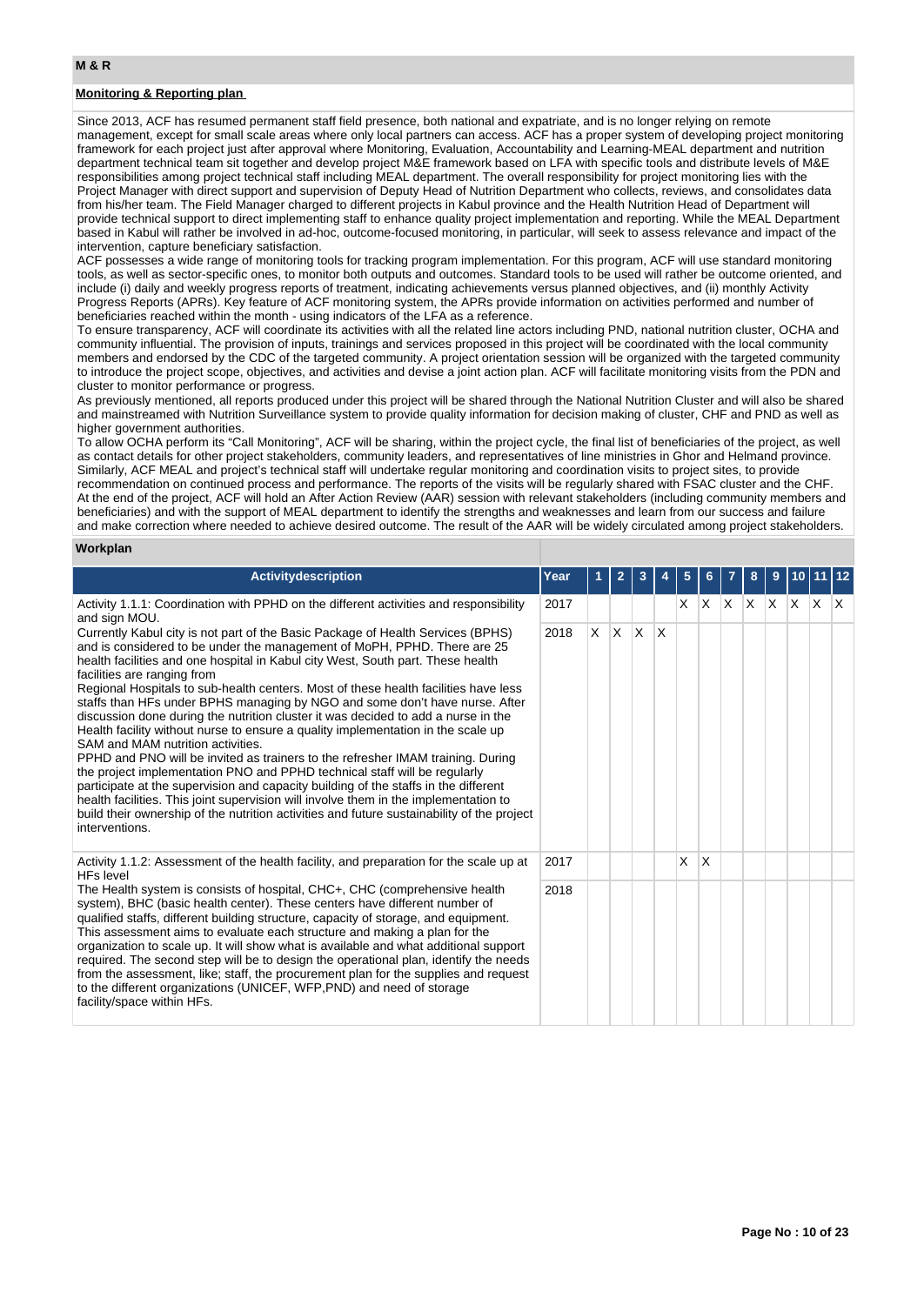Activity 1.1.3: ACF in close coordination with the PPHD HFs staff will implement IMAM OPD activities. SAM and MAM children U5 and PLW acutely malnourished are admitted in program. After screening and sensitization on IYCF, malnourished children and PLWs will be admitted. Beneficiaries will receive medical consultation and the medical treatment when required. The different step of the treatment will be follow according to the IMAM guideline. If the under 5 children have medical complication they will be referred to the hospital. The SAM children will come ever week and the MAM children will come every 2 weeks for the treatment. In case of absence or static weight a home visit will be done by the volunteer connected to the HFs. For the PLW on the IMAM guideline the PLW is visiting the HFs every month but depending on the packaging of super cereal. ACF will provide the consumables items required for the scale up (IMAM register,

cards, cup for appetite test…) and will have a buffer stock in case of medicine shortage for systemic SAM treatment. As we have experienced sometimes there a break of medicine supply chain, ACF doesn't want to affect the systematic treatment of SAM in program children. ACF will put its staff to start the program well from the beginning as well as support staff to build capacities of HF staff of MoPH to ensure sustainability of the IMAM services in integration with health services

Activity 1.1.4: Informing the population on IMAM access: Awareness of the population on the scale of IMAM management. During last few years ACF conducted mobiles clinic on the SAM management but it was not permanent mobile clinic and it didn't cover all the population of Kabul, the majority of Kabul population is not aware about the benefit of SAM and MAM management. In rural area and where there's a BPHS partners, a system of community mobilization is implemented on the BPHS package. In Kabul PPHD is managing the health structures and there's no community mobilization system. IMAM management is scaling up in the health structures of Kabul city and it is a new health activity for the population. It will be important to inform the families on

the accessibility for the management of acute malnutrition and the criteria of admission to have an impact and reduce the mortality and morbidity on children under 5.

To inform a major part of the population, ACF will disseminate messages to the population though short radio broadcast and poster on billboard two times during the program at 4 strategic spots. Messages will be transmit to the community through health Shuras. For a more targeted approach, female volunteers' link with the health structure will be doing screening in the catchment areas of HFs and will train mothers to take the MUACs of their own children. This new MUAC by mother approach.

The IMAM activities target the children and the PLW. Most of the time the mothers have the responsibility of the children' health and they are the person taking the children in the health facility. Most of the mothers stay at home and a way to send them the message is to reach them at home. The radio is a good communication tools to reach them. A short assessment will be done on the different channels having mother female listeners to assess which radio channel should be used. Fe times a day a short message will be broadcast to let the listeners know about the IMAM services in targeted health facilities. This activity will be done during one month and will be renew after one month. On regularly base the mothers coming the HFs will be questioned if they heard the message.

To have a good cooperation from all the community, the promoters will inform the Mullah about the health facility IMAM program and the importance of detection an treatment of malnutrition in catchment. Mullahs will be requested to transmit the information to the men of the communities. This awareness rising activity using the most respected men in communities will be conduct by the additional person/store keeper of the HFs. This additional person is responsible of the stock management engaging Mullahs and support on passive screening activities.

|              | 2017 |                         |             |             |                | $\mathsf{x}$            | $X \mid X$ |                         | $\mathsf{X}$ | $\vert x \vert$         | $\mathsf{X}$            | $\mathsf X$             | X |  |
|--------------|------|-------------------------|-------------|-------------|----------------|-------------------------|------------|-------------------------|--------------|-------------------------|-------------------------|-------------------------|---|--|
| l<br>∩       | 2018 | $\overline{\mathsf{X}}$ | $\mathsf X$ | $\mathsf X$ | $\pmb{\times}$ |                         |            |                         |              |                         |                         |                         |   |  |
| ry           |      |                         |             |             |                |                         |            |                         |              |                         |                         |                         |   |  |
|              |      |                         |             |             |                |                         |            |                         |              |                         |                         |                         |   |  |
| is           |      |                         |             |             |                |                         |            |                         |              |                         |                         |                         |   |  |
|              |      |                         |             |             |                |                         |            |                         |              |                         |                         |                         |   |  |
|              |      |                         |             |             |                |                         |            |                         |              |                         |                         |                         |   |  |
|              | 2017 |                         |             |             |                | $\overline{\mathsf{x}}$ | X          | $\overline{\mathsf{x}}$ | X            | $\overline{\mathsf{x}}$ | $\overline{\mathsf{x}}$ | $\overline{\mathsf{x}}$ | X |  |
| ו<br>I       | 2018 | $\mathsf X$             | $\mathsf X$ | $\mathsf X$ |                |                         |            |                         |              |                         |                         |                         |   |  |
| rs<br>S      |      |                         |             |             |                |                         |            |                         |              |                         |                         |                         |   |  |
| I.           |      |                         |             |             |                |                         |            |                         |              |                         |                         |                         |   |  |
| W            |      |                         |             |             |                |                         |            |                         |              |                         |                         |                         |   |  |
| at           |      |                         |             |             |                |                         |            |                         |              |                         |                         |                         |   |  |
| d            |      |                         |             |             |                |                         |            |                         |              |                         |                         |                         |   |  |
| e<br>e<br>t, |      |                         |             |             |                |                         |            |                         |              |                         |                         |                         |   |  |
|              |      |                         |             |             |                |                         |            |                         |              |                         |                         |                         |   |  |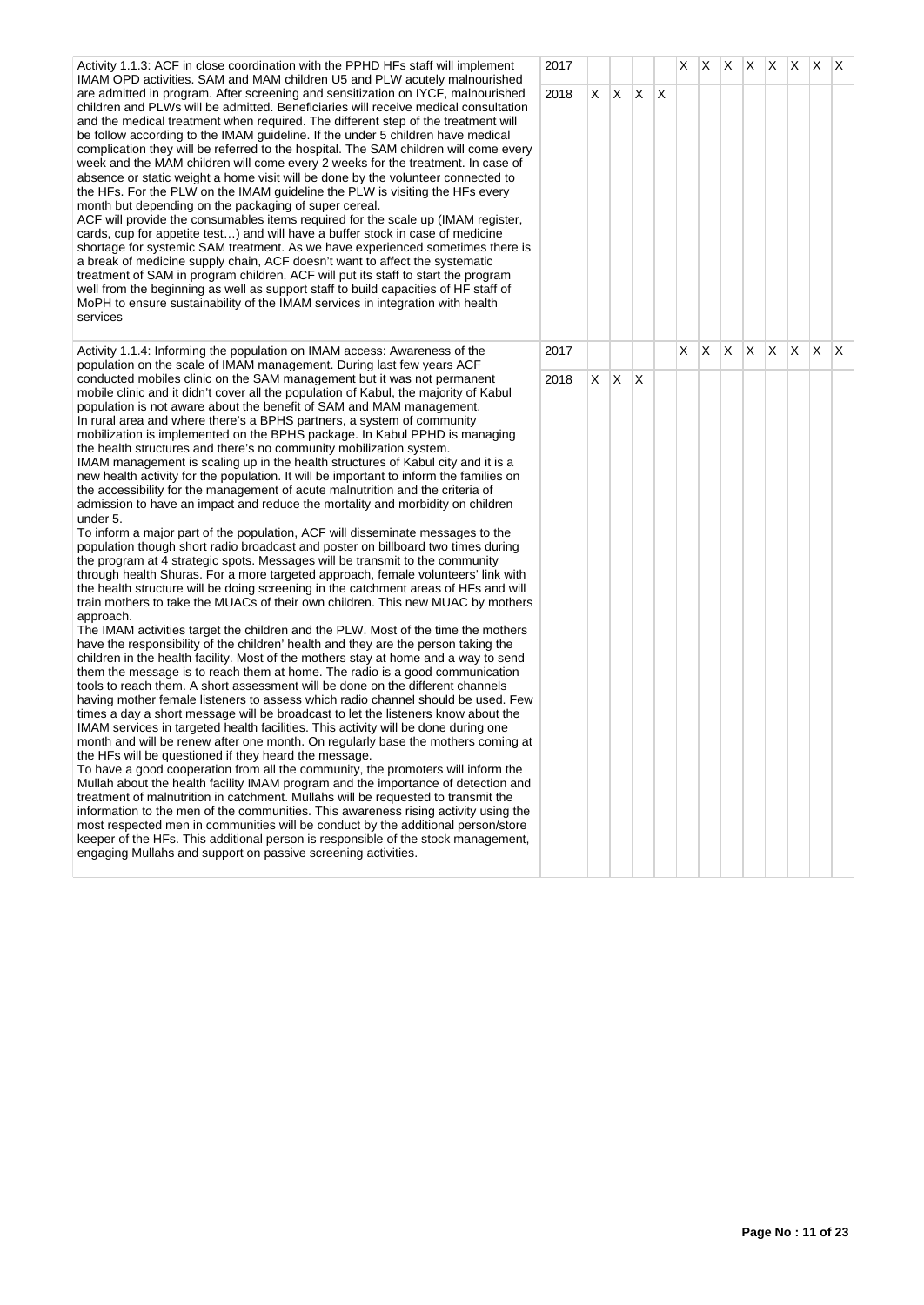Activity 1.1.5: Community Screening: In Kabul city the community management structure is quiet poor and there is no CHW or FHG. With the support of the midwife association, ACF will attach one volunteer female per health Facility. The volunteers will be doing screening at HH levels in catchment of the HF. The HH will be visited and informed by the volunteers on the implementation of the acute malnutrition treatment in HFs. She will screen the children under 5 and the PLW as well. When a child or a PLW identified in admission criteria, she will refer them to HF. During the screening the volunteer will train the mother how to take the MUAC of their child, and she will give her a MUAC tape. Once a week during the visit of ACF team the volunteer will go to the HFs, She will give her report to the ACF supervisors and they will discuss on the different challenges, positive learning points. The list of the children and PLW detected acutely malnourished will be compared with the admission list to see if the referred came to the HFs. In health facility with shura, health shura will be solicited to give some support for organizing mothers groups. During these meeting groups the mothers will be train on mother MUACS and will receive IYCF messages. At health facility level every mother with children under 5, the team will ask if the mother was trained how to take the MUAC and if the mother was trained, what was the result of the MUAC. As per the South-West 26 HFs' catchment population, the total estimated number of HHs are 187,857 where ACF will train mother in 5% HHs of this estimated number of HHs. Total Mother will be trained on MUAC will be around 9,400, one each per HH. ACF will try to train these mothers residing far in catchment areas of each HFs. The strategy is to select mother not close to health facilities because they are general not visiting HFs and only visit if they have serious sickness in HHs. Volunteers will train these mother how to take MUAC measurements so they do screen in their respective communities and refer malnourished children U5 to HF close to their resident. A follow up will be done to the absent and static weight children. To have a good follow up on the absence children or with a static weight, the volunteers will visit the child before is becoming defaulter or to find the reason of the static weigh and giving counselling to the parents and RUTF message. To support the volunteer, perdiem will be provided. This activity aim to awareness on the new activity acute malnutrition management and to do a pilot on the new strategy Mother-MUAC Activity 1.1.6: Ensure the delivery of nutrition supply to health facilities: For continuous provision of IMAM services without beak, ACF coordinate with PND, UNICEF and WFP to make sure RUTF, RUSF and super-cereal are available in every health facility. RUTF is provided by UNICEF through PND to all health facilities. ACF will calculate the needs for the scale up of SAM activity per HFs and request PND for RUTF supplies as per caseload of each HF. ACF will supervise the delivery and manage the supplies and report the consumption with HF staff. During the sessions on the job training, ACF will train the HFs staff on the RUTF management and reporting so that they are able to manage once project ends. Supplies will be kept in HFs and ACF will provide wooden warehouse pallet to ensure quality storage and management of RUTF. In some HFs if there's no room for the stock ACF will support the HF to find a room close to the HFs. MAM Children and PLW supplies will be provide by WFP through a formal agreement between ACF and WFP. IN the same way the calculation of caseload will be done by ACF request WFP for supplies based on that and strong monitoring of the supply management will be put on place to ensure quality management and reporting, To strengthen human resource and the capacity of HF staff on supply chain management, ACF will support them though a person on stock management. This person will be train on taking measurement to support the HFs staff on screening if the caseload of a HF is high and support of this person is required. He will also support crowd in management, screening and conducting IYCF sessions. . Activity 1.1.7: Advocate to integrate IMAM service package in health service delivery system: ACF will advocate ensuring IMAM services are integrated into health service delivery system in Afghanistan including Kabul province. ACF Advocacy Officer contribute his/her time to this project to advocate with other partner organizations specially IMAM working group, PND, UNICEF and WFP to make it happen. The Advocacy Officer and the senior technical nutrition and health team in ACF coordination staff will be advocating integrating IMAM service package in health service delivery system. They will work with partners, Nutrition Cluster, IMAM working group to influence policy making and to advocate for developing supportive environment and facilities like supplies to make it happen. Activity 1.1.8: Communication with health shura Each Health facility should have a health Shura. Today in Kabul city some health shuras are active, some are missing and some inactive. ACF will contact inactive and active shuras and will support inactive shuras so they can be reactivated. ACF will explain the new activities and will request the health shuras to share information with the community. Quarterly meetings will be organized to share information and receive feedback from the community on IMAM activities.

The volunteers and ACF promoters will request some support from the health shura to disseminate messages to the community to organize mother group for the

training on MUAC-mothers activities.

| 2017         |                         |                         |                         |                         |                         |                         |                | X,                      | X                       | X.                      | X.                      | $\mathsf{X}$            |
|--------------|-------------------------|-------------------------|-------------------------|-------------------------|-------------------------|-------------------------|----------------|-------------------------|-------------------------|-------------------------|-------------------------|-------------------------|
| 2018<br>2017 | $\mathsf X$             | $\overline{X}$          | $\overline{\mathsf{x}}$ | $\mathsf X$             | $\overline{\mathsf{x}}$ | $\overline{\mathsf{X}}$ | $\overline{X}$ | $\overline{\mathsf{X}}$ | $\overline{\mathsf{X}}$ | $\overline{\mathsf{x}}$ | $\overline{\mathsf{X}}$ | $\overline{\mathsf{x}}$ |
|              |                         |                         |                         |                         |                         |                         |                |                         |                         |                         |                         |                         |
| 2018         | X                       | $\overline{\mathsf{x}}$ | $\overline{\mathsf{x}}$ | $\overline{\mathsf{x}}$ |                         |                         |                |                         |                         |                         |                         |                         |
| 2017         |                         |                         |                         |                         |                         |                         |                | $\overline{\mathsf{X}}$ | $\overline{X}$          | $\mathsf X$             | $\mathsf X$             | $\mathsf X$             |
| 2018         | $\overline{\mathsf{X}}$ | $\overline{\mathsf{X}}$ | $\overline{\mathsf{X}}$ | $\overline{\mathsf{X}}$ |                         |                         |                |                         |                         |                         |                         |                         |
| 2017         |                         |                         |                         |                         |                         | X                       | $\mathsf{X}^-$ | $\mathsf{X}$            | $\overline{\mathsf{X}}$ | $\overline{\mathsf{X}}$ | $\mathsf X$             | $\mathsf X$             |
| 2018         | $\overline{\mathsf{x}}$ | $\mathsf X$             | $\overline{\mathsf{X}}$ | $\pmb{\times}$          |                         |                         |                |                         |                         |                         |                         |                         |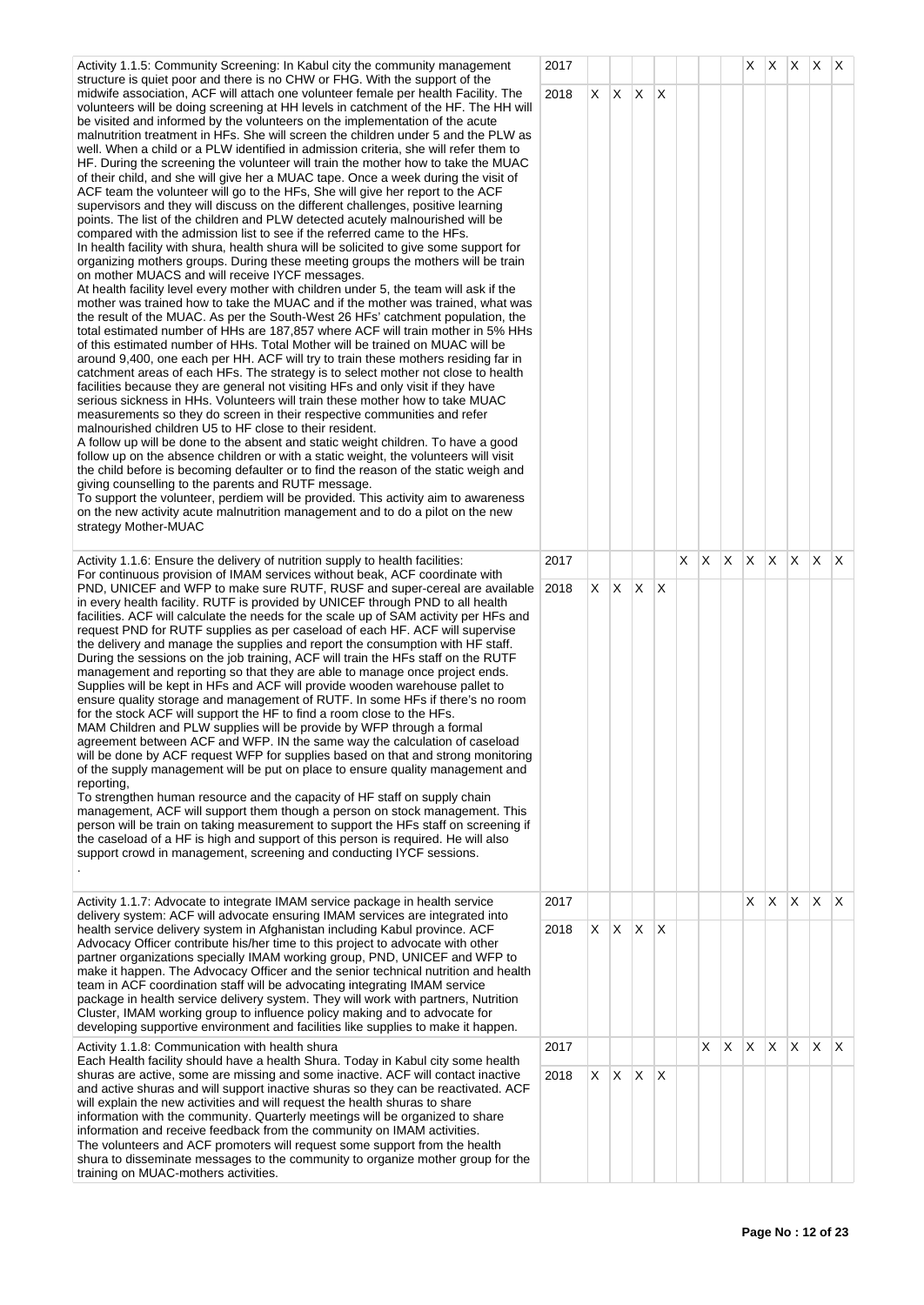| Activity 1.1.9: Feedback mechanism<br>As a part of its general policy, ACF will establish a feedback mechanism to enable                                                                                                                                                                                                                                                                                                                                                                                                                                                                                                                                                                                                                                                                                                                                                                                                                                                                                                                                                                                                                                            | 2017 |         |                 |   |     | X. | X.  |              |              | $X$ $X$ $X$ $X$ |     |
|---------------------------------------------------------------------------------------------------------------------------------------------------------------------------------------------------------------------------------------------------------------------------------------------------------------------------------------------------------------------------------------------------------------------------------------------------------------------------------------------------------------------------------------------------------------------------------------------------------------------------------------------------------------------------------------------------------------------------------------------------------------------------------------------------------------------------------------------------------------------------------------------------------------------------------------------------------------------------------------------------------------------------------------------------------------------------------------------------------------------------------------------------------------------|------|---------|-----------------|---|-----|----|-----|--------------|--------------|-----------------|-----|
| beneficiaries to make a suggestion or make complaints. ACF will introduce a range<br>of ways that is contextually feasible including introduction of a telephone complaint<br>line, feedback e-mail address for stakeholder and beneficiaries, and interviews with<br>beneficiaries. MEAL Department will oversee the establishment and/or<br>management of the feedback mechanism to ensure that a more formalized system<br>of asking, receiving, processing and responding to the feedback and complaints is,<br>independently, in place.                                                                                                                                                                                                                                                                                                                                                                                                                                                                                                                                                                                                                        | 2018 |         | $X$ $X$ $X$ $X$ |   |     |    |     |              |              |                 |     |
| The feedback mechanism well be clearly communicated to staffs, communities and<br>government institutions about why ACF has a feedback mechanism, what it is for<br>and how it works. As such information sharing about the feedback mechanism will<br>be integrated into the community mobilization of the project. Similarly, MEAL<br>Department will communicate with the target groups about their right to complain<br>and raise their concern how we work. The department will also discuss what<br>constitutes an ACF related and non-ACF related feedback/ complaints and how<br>ACF will deal with such feedback and complaints.                                                                                                                                                                                                                                                                                                                                                                                                                                                                                                                           |      |         |                 |   |     |    |     |              |              |                 |     |
| In addition, ACF's MEAL department will conduct regular beneficiary satisfaction<br>survey on sample of beneficiaries particularly women beneficiaries through FGD,<br>individual face to face meeting during monitoring visits at community levels. This<br>will allow beneficiaries with no access to phone or being illiterate to provide their<br>feedback.                                                                                                                                                                                                                                                                                                                                                                                                                                                                                                                                                                                                                                                                                                                                                                                                     |      |         |                 |   |     |    |     |              |              |                 |     |
| As with all feedback mechanisms established, every effort will be made to prevent<br>harm and unintended negative consequences on those making complaints, protect<br>confidentiality and encourage reporting of complaints and concerns in a safe<br>environment.                                                                                                                                                                                                                                                                                                                                                                                                                                                                                                                                                                                                                                                                                                                                                                                                                                                                                                  |      |         |                 |   |     |    |     |              |              |                 |     |
| ACF will provide reports of project related feedback and their management to CHF<br>and FSAC cluster along with periodic narrative reports as agreed between ACF<br>and CHF.                                                                                                                                                                                                                                                                                                                                                                                                                                                                                                                                                                                                                                                                                                                                                                                                                                                                                                                                                                                        |      |         |                 |   |     |    |     |              |              |                 |     |
| 2017<br>Activity 2.1.1: Conduct Refreshment Training of HF staff on IMAM service package:<br>ADAA is conducting trainings on IMAM services package for all HF and EPHS                                                                                                                                                                                                                                                                                                                                                                                                                                                                                                                                                                                                                                                                                                                                                                                                                                                                                                                                                                                              |      |         |                 |   |     | X. | X.  | X            | $\mathsf{X}$ |                 |     |
| hospital staffs in Kabul province now under another project. ACF believe the staff<br>will be trained on IMAM SOPs and get enough know how about the service<br>package. To make sure staffs of targeted facilities are on line with guidelines and<br>IMAM implementation protocols in Afghanistan, ACF will conduct refresher training<br>for all concern staff of each health facility. The component of the refresher training<br>will be based on the strength and weaknesses identify during the supervisions. It<br>will also provide the participants an opportunity to share learning, good practices<br>and discuss challenges to develop mitigation strategies together.                                                                                                                                                                                                                                                                                                                                                                                                                                                                                 | 2018 |         |                 |   |     |    |     |              |              |                 |     |
| Activity 2.1.2: Build capacities of the staff through on the job support and technical<br>assistance: Health Facility staffs of 26 HFs capacitated on IMAM management                                                                                                                                                                                                                                                                                                                                                                                                                                                                                                                                                                                                                                                                                                                                                                                                                                                                                                                                                                                               | 2017 |         |                 | X | IX. | X. | IX. | $\mathsf{X}$ | $\mathsf{X}$ | $\mathsf{X}$    | IX. |
| through formal training by ADAA and ACF refresher training will be further                                                                                                                                                                                                                                                                                                                                                                                                                                                                                                                                                                                                                                                                                                                                                                                                                                                                                                                                                                                                                                                                                          | 2018 |         | $X$ $X$ $X$ $X$ |   |     |    |     |              |              |                 |     |
| supported through continuous on the job mentoring and technical assistance. ACF<br>health facility technical support staff like trainers and supervisors and second level<br>technical expert program manager and deputy program manager will be<br>continuously building HF staff capacity and supporting them technically on learning<br>by doing the tasks themselves. They will be trained on IMAM service package,<br>nutrition guidelines and protocols in place in Afghanistan as well as quality record<br>keeping and reporting. The referral system from HFs to EPHS Hospital for SAM<br>children with medical complications will be established and closely monitored by<br>ACF technical staff.<br>Initially the HFs will need to be extensively supportive because of new start of<br>IMAM services in these sites and huge catchment population. ACF technical<br>support team will be supportive the HF staff regularly to get them ready to manage<br>the work. Once they system is established and the team at HF levels are used to<br>the work routine and reporting then they will be supported on further improvement<br>and program coverage. |      |         |                 |   |     |    | X.  | X.           | $\mathsf{X}$ | $\mathsf{X}$    | ΙX. |
| Activity 2.1.3: Training of mother on MUAC: ACF will be selecting one volunteer<br>from the catchment of each health facility. These volunteers then visit the                                                                                                                                                                                                                                                                                                                                                                                                                                                                                                                                                                                                                                                                                                                                                                                                                                                                                                                                                                                                      | 2017 |         |                 |   |     | X. |     |              |              |                 |     |
| catchment population and train mother at household levels on MUAC to screen<br>their children from time to time and take them to HF close to them if they find them<br>malnourished. Mothers will be train on how to take the MUAC and check the<br>edema of their children. During the session the volunteer will explain the reason<br>and the importance MUAC regularly. They will also be sensitized on nutrition and<br>IYCF. Volunteers will be visiting them to follow up how they are doing MUAC and if<br>they need further support to properly learn it.                                                                                                                                                                                                                                                                                                                                                                                                                                                                                                                                                                                                  | 2018 | $X$ $X$ | $X$ $X$         |   |     |    |     |              |              |                 |     |
| <b>OTHER INFO</b>                                                                                                                                                                                                                                                                                                                                                                                                                                                                                                                                                                                                                                                                                                                                                                                                                                                                                                                                                                                                                                                                                                                                                   |      |         |                 |   |     |    |     |              |              |                 |     |
| <b>Accountability to Affected Populations</b>                                                                                                                                                                                                                                                                                                                                                                                                                                                                                                                                                                                                                                                                                                                                                                                                                                                                                                                                                                                                                                                                                                                       |      |         |                 |   |     |    |     |              |              |                 |     |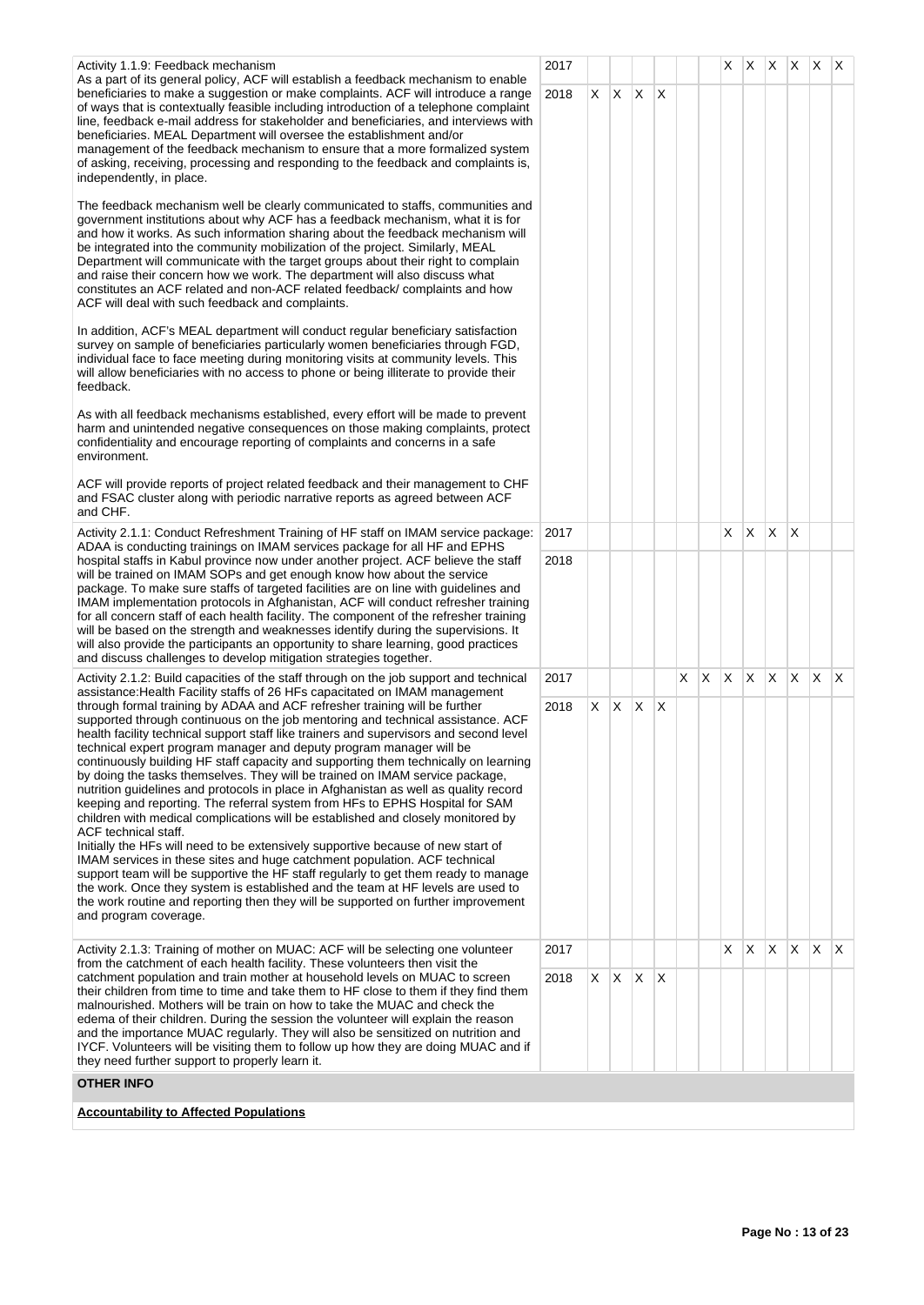The project targeting the population of Kabul province South-East zone in catchments of 25 health facilities. ACF will foster accountability to populations and specially the targeted U5 children and PLWs through provision of timely and detailed information on IMAM services in selected health facilities. The project also build capacities of MoPH staff in health facility levels on IMAM package implementation, reporting and quality management of services through formal training and on the job technical support, ACF will be accountable to MoPH for such capacity building activities. At community levels ACF will be training Mother for MUAC and establish a referral system so they refer beneficiaries where they find any child U5 and PLW malnourished in their respective communities. ACF will make of the expected out comes are achieved through proper monitoring and supervision of action. As much as possible, ACF will encourage partners to provide a feedback to the communities on the results of the services, although acknowledging the many challenges to actually do so, in terms resources needed, and workload, ACF has an established system of feedback mechanism in Afghanistan mission. Sharing of results with national cluster coordination and IMAM working group meetings will also be considered to ensure that the necessary actions are taken to the benefit of the communities.

Exit interviews will be routinely conducted with beneficiaries. Thel staff participating in the program will receive orientation on child protection and ethical service delivery. Regular feedback will also routinely be sought informally from community leaders and members of health Shuras.

ACF in collaboration with the IMAM-WG and sector members will ensure constant and timely dissemination of results from the data base and reports we collect from HFs OPD sites and communities, to ensure that they are available to be used in planning at provincial level (case load estimation, target calculations) and at National level. ACF and the IMAM-WG will advocate and closely work with the relevant stakeholders to ensure that the data and findings are utilized for the identification of humanitarian needs, also to the use of HRP, HNO and IPC classification, to prioritize needs and allocate resources based on evidence. The data collected will also be shared with Nutrition Surveillance system at national to provide quality information about the nutrition status in Kabul province.

### **Implementation Plan**

ACF has deigned the project to support MoPH establish and integrate IMAM services package into the existing health service delivery system with an approach to strengthen the system instead of creating new service delivery structures. The IMAM services sites will be established with support of public health department in each of 26 HFs. ACF will build capacities of PPHD staff in selected health facilities through formal trainings, On Job and technical support, to make sure the system is ready to take over and deliver IMAM services in integration with health services in all 25 health facilities. For establishment of OPD-SAM and MAM sites in each health facility, ACF tries to use existing staff so they get training of IMAM implementing by doing it directly, .ACF staffs will support the HFs for implementation of the activities until the MoPH staffs are capable to manage by themselves IMAM activities. The project will also enhance awareness and establish referral system in catchment population of health facilities by training Mother on MUAC, so they raise level of awareness malnutrition of children U5 and PLW as well as to screen and refer the malnourished to health facilities close to their locality. The implementation is expected to start in May 2017 after formal approval and signing of contract. Just after approval ACF will start recruiting staff and inducting them through proper training. As the meantime of hiring of project staff, a rapid assessment of health facilities will be conducted using ACF existing staff to assess the needs, building structure and space for OPD-sites, storage capacity at HFs' level for supplies and medicine management as well as WASH facilities available. Based on this assessment facility level individual planning will be done with PPHD staff available so we establish OPD-sites and technically support nutrition in close coordination with departmental staff to build the ownership at the start of the project.

ACF will put immediate technical support staff like supervisors, trainers, nurses and community mobilizers and make them responsible to provide direct on job support to health facility staff and community level Mothers/caregivers while at the senior level, program manager, deputy program manager nutrition and WASH will be supervising, monitoring and technically supporting health facility level PPHD and ACF staff with technical guidance and support of Head, Deputy Head of Department and Field Manager. Who will be present at Kabul level to support the project implementation, enhancing program implementation quality, analyzing the data and sharing it with cluster, IMAM working group and National Nutrition Surveillance for further decision making. They with support of Advocacy Officer will be advocating at all level to make sure IMAM services are integrated with health services package and all supportive system is in place to help making this happen practically.

At community level the ACF project team with support of volunteers will be identifying and registering Mother in the catchment of each health facilities. They will be trained on MUAC so they screen children U5 in their respective communities and refer them to health facilities for treatment. A proper referral system will be established from community to health facility and health facility to nutrition stabilization hospitals for SAM and SAM with medical complications. The system will be further strengthening through continuous follow and on the job support and capacity building at all levels.

The channel of data collection on daily basis for treatment will be established from health facility staff to data operator/analysis who will be responsible for data feeding for PND and initial analysis before he/she refer reports to program management for further analysis and further sharing with cluster and IMAM working group.

| Coordination with other Organizations in project area |  |
|-------------------------------------------------------|--|
|                                                       |  |

| Name of the organization                                            | Areas/activities of collaboration and rationale                                                                                                                                                                                                                                                                                                                                                                                                                                                                                                                                                                                            |
|---------------------------------------------------------------------|--------------------------------------------------------------------------------------------------------------------------------------------------------------------------------------------------------------------------------------------------------------------------------------------------------------------------------------------------------------------------------------------------------------------------------------------------------------------------------------------------------------------------------------------------------------------------------------------------------------------------------------------|
| Name of the organization Ministry of Public Health at central level | ACF will sign an MoU with Ministry of Public Health in coordination<br>with Public Nutrition Department to take the ministry formally on<br>board on different activities of the project for implementation of IMAM<br>package in 25 health facilities in South-East of Kabul province.<br>Ministry of Public Health will write letters to the provincial level public<br>health department to inform them that ACF will be carrying out in<br>targeted HFs so they cooperate and support the project<br>implementation at HF levels.                                                                                                      |
| Public Provincial Health Department (PPHD)                          | The PPHD Kabul will be timely informed about the project and MOU<br>with MoPH at central level. ACF project staff and senior management<br>health and nutrition department will sit with PPHD management to<br>develop implementation modality and the level of support required<br>from each side. PPHD will be major actor in project implementation<br>and sustainability so their support and ownership will be built from<br>the start and will continuously followed up by sharing of information.<br>progress of project and challenges so ACF and PPHD work together<br>to mitigate them for successful implementation of project. |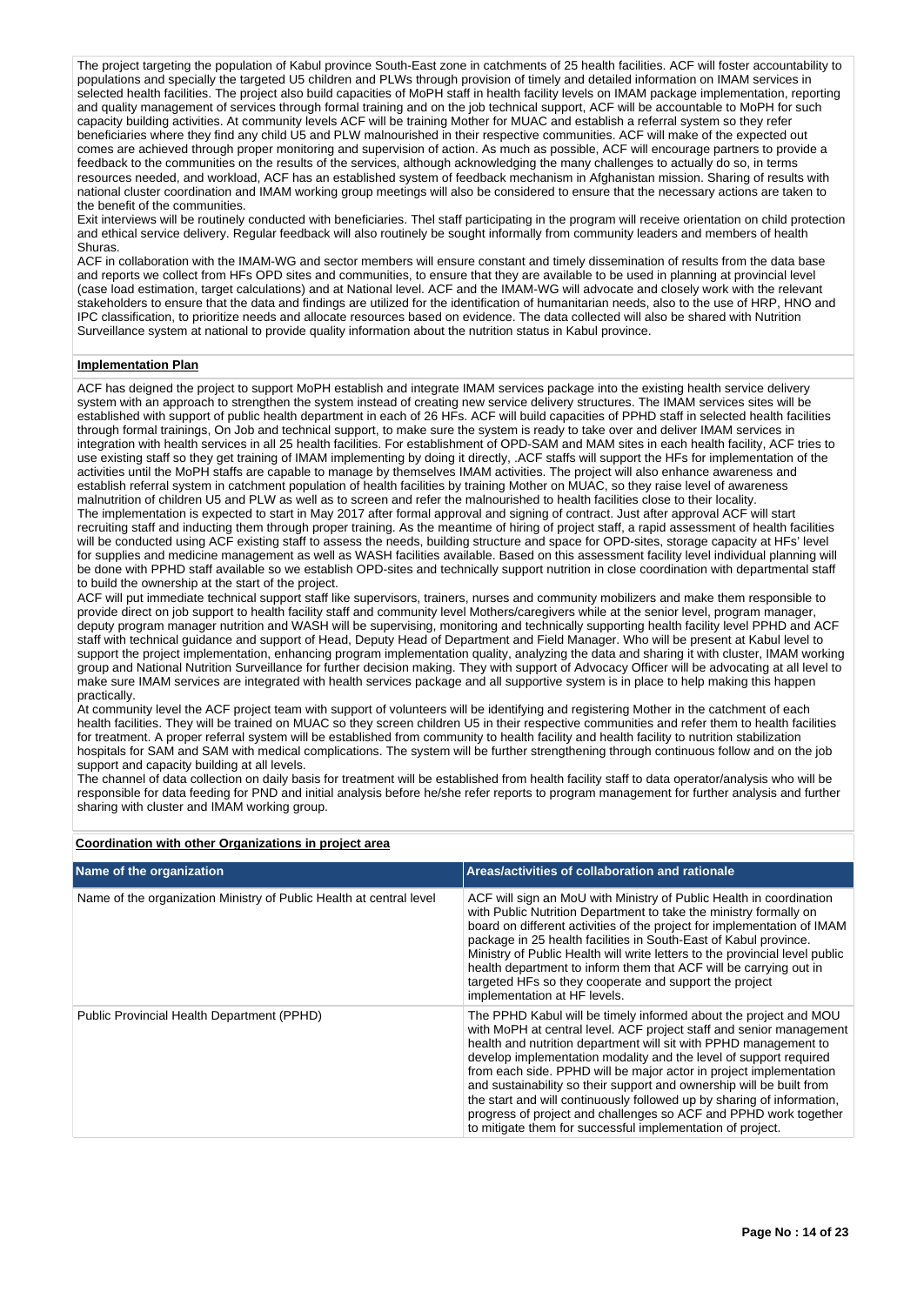| Implementing partner of IMAM in North West of Kabul | CHF 1st allocation is going to cover Kabul province health facilities<br>through formal clustering of health facilities into two zones. ACF is<br>submitting the proposal for Zone-2 (South-West) of Kabul for 25<br>health facilities while another implementing partner will be<br>implementing the same package of IMAM services in zone-1, ACF<br>will coordinate with that partner throughout implementation through<br>data sharing, lesson learning and management meetings to make<br>sure both the implementing partners work closely to utilize good<br>practices of each other to achieve the project targets. |
|-----------------------------------------------------|---------------------------------------------------------------------------------------------------------------------------------------------------------------------------------------------------------------------------------------------------------------------------------------------------------------------------------------------------------------------------------------------------------------------------------------------------------------------------------------------------------------------------------------------------------------------------------------------------------------------------|
| Nutrition Cluster and IMAM-WG and other partners    | Nutrition Cluster and IMAM-WG will be the guiding focal point during<br>project implementation to support ACF and PND to implement the<br>project. IMAM-WG will receive update from ACF on regular basis and<br>challenges will be discussed in its meeting so we jointly find our<br>solutions.                                                                                                                                                                                                                                                                                                                          |
| National Nutrition surveillance System              | The national nutrition surveillance system of PND and central level<br>will be coordinating and data management body for all IMAM<br>interventions with that ACF will also share its data to mainstream<br>them in national surveillance system for analysis and decision<br>making at cluster, PND and higher government authorities levels                                                                                                                                                                                                                                                                              |
| <b>Environment Marker Of The Project</b>            |                                                                                                                                                                                                                                                                                                                                                                                                                                                                                                                                                                                                                           |

A: Neutral Impact on environment with No mitigation

#### **Gender Marker Of The Project**

2a-The project is designed to contribute significantly to gender equality

# **Justify Chosen Gender Marker Code**

This project has developed with proper gender segregation of direct beneficiaries for treatment of children U5 where almost 50% of targeted SAM and MAM children will be girl children. Another component of the project is directly targeting PLWs where 100% target is women for treatment of malnutrition in PLWs which indirectly support the children of the beneficiaries to prevent malnutrition in their children. The health facility level ACF staff who will be trained on IMAM package implementation and will also be supported through on job training will be 100% women while the PPHD existing staff which they assign to work with ACF staff to learn through training and on the job support, may not be 100% women but ACF will try to coordinate and request where possible to assign female staff for this role as the IMAM staff will be dealing with women at OPD site (Mothers of U5 children or PLW), we expect at least 60% of such staff from PPHD will consist on women. The project will also trained 9400 women//mothers from HFs' catchment areas of all 25 health facilities, it will not only provide a group of mothers in each community to screen children and PLWs but also empower them as guiding focal points in their respective communities who will be linked to their respective health facilities and refer the malnourished children and PLWs to health facilities.

Among the indirect beneficiaries are mother and women who receive nutrition, sensitization from Mothers trained on MUAC and community mobilization part of project activities and the mothers of the children acute malnourished who will receive IYCF message during the treatment at HFs. The WASH component of the project will also be indirectly more beneficial to women as compare to men members of communities as work load for WASH related household level activities and treatment of children who get sick due to water borne diseases, is also women gender role at household level. The project will be collecting and reporting gender segregated reports on case management, staff and mothers trained and sensitized during project implementation. The data of case management will also be analyzed to give decision makers information about girls and boys malnourished so that they focus interventions accordingly to address if there is a gap between genders.

# **Protection Mainstreaming**

This project is to integrate IMAM service in existing health services structure in Kabul province which will be protecting children U5 and PLWs who are among the most vulnerable groups of the society, from malnutrition. As the project does not entail delivering any in-kind or in-cash assistance to targeted population, the risk of harm is minimized. To avoid causing any harm linked with service delivery and selection of villages/clusters and households of Mothers to be trained on MUAC and children to be screened (which could create jealousy or stigmatize those included or excluded from the sampling), field teams will be adequately briefed on how to communicate to community leaders and targeted individuals with regards to the selection and purpose of project interventions. The HHs will get clear communication from staff and radio messaging that IMAM services are available free of cost to all community members who needs the service. ACF and partners will ensure that the principles of dignity and respect are effectively applied and reflected in the interaction between ACF and HF staff In one hand and between staff and beneficiaries on the other.

Protection will be further mainstreamed by systematically asking beneficiaries about the level of their satisfactions from the staff and services provided to them in health facilities or while interacting with volunteers and community level staff. The service delivery system will also focus on the principle of inclusiveness and equal opportunity for all and "do no harm" principle.

To further ensure protection mainstreaming, ACF has in place inclusive complaint response mechanism (accessible to excluded, most vulnerable groups such as women, children and illiterate), through a range of ways that is contextually feasible including introduction of a telephone complaint line, feedback e-mail address for stakeholder and beneficiaries, and interviews with beneficiaries. The telephone complaint line is hold by a national staff, the MEAL Head of Department, to make sure there is no language constraints.

#### **Country Specific Information**

### **Safety and Security**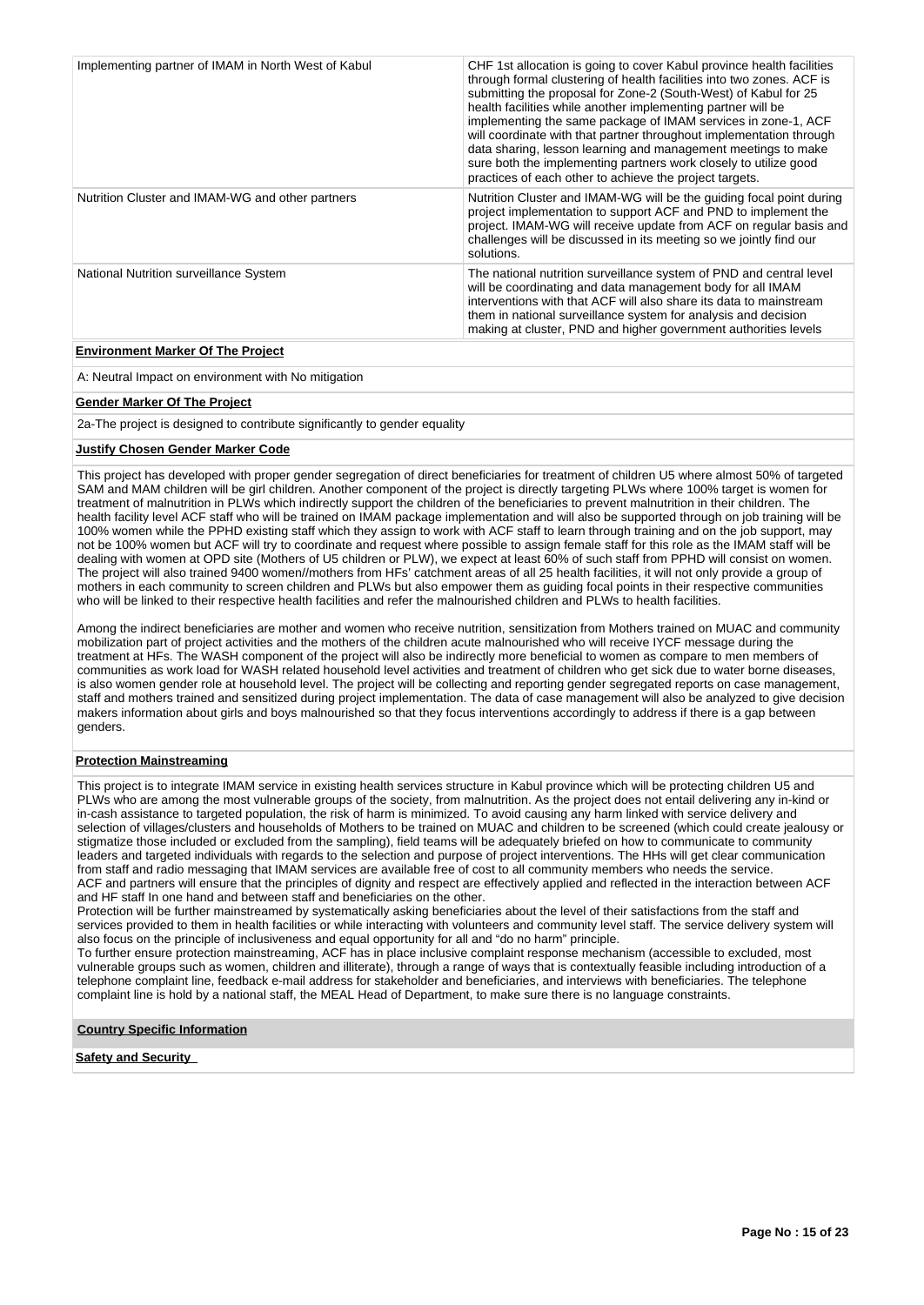As detailed in various security-related ACF quidelines provided to CHF Afghanistan for capacity assessment process, ACF systematically bases its activities and the presence of its staff members in the field on a Risk Analysis. This risk analysis leads to the establishment of a Local Security Plan (created within the frame of the National Security Plan) which is specific to every single local security context.

The implementation of each local Risk Analysis is ultimately placed under the responsibility of the Country Director, and generally delegated (for its operational side) to the Logistics Coordinator. At local level, this responsibility is delegated to the Field Coordinators and (for its operational side) to the Base Logicians. In the especially tensed context of Afghanistan, the Logistics Coordinator can count on: - Internally, the assistance of a Deputy Logistics Coordinator, a Security Officer and an Assistant Security Officer who continuously monitor national and local contexts (with the support of each base's security focal point management as explained above); Externally, the collaboration with an extended network of humanitarian, institutional and private partners, including BPHS partners in areas where ACF does not have operations. At Kabul level we have security management team under logistic coordinator which consists of Security Manager and Access Adviser who are regularly monitoring the situation and share required advisory for program and operational team. For this project this Kabul based security team under direct supervision and guidance of Country Director will be managing the security and supports program team with regular guidelines and advisories.

ACF security strategies rely mostly on acceptance that can be gained through communication of organizational humanitarian and impartial mandate and actions. Key actors in the communities are identified through security mapping and contacted in order to get their approval and their support in negotiating access to field sites and population. Behavior and strict observance of deontology are considered as key to gain and maintain acceptance of the population. Security checks are carried out for all recruitment. However, ACF also includes components of protection, to reduce impacts of threats that are not dependent on acceptance strategies and tactics (such as criminal activities). Offices, guesthouses, and field work sites are assessed before the opening of a site or the launching of the activities, and safety and security are afterwards regularly monitored.

In general, ACF implements projects and runs activities with a low profile attitude, in order to avoid high exposure to several common threats in Afghanistan such as kidnappings (of both expatriates and Afghans), targeted attacks, theft, and intimidation. But again, in some areas, visibility, if well communicated, can protect efficiently staff and assets. To mitigate other risks such as illegal check points, IEDs, or being caught in security incidents (being in wrong place wrong time), ACF teams follow strict movement procedures (security checks before travels, communication of all movements to radio operators etc.). All vehicles and equipment should be checked and fulfill quality criteria prior to utilization.

#### **Access**

Based on the previous experience in conducting nutrition interventions in the KIS, ACF has found that the main challenge to access is insecurity. This revealed to be all the more a challenge that the project was meant to target "vulnerable areas", which are very often prone to conflict and insecurity, and can be easy targets. Yet, these areas are those which have potential to display higher rates of under-nutrition, no or low access to health services, and to be the most vulnerable in terms of WASH and food insecurity.

The implementation of each local Risk Analysis is ultimately placed under the responsibility of the Country Director, and generally delegated (for its operational side) to the Logistics Coordinator. The Log Co, supported by access adviser at Kabul level and security manager will be assessing the security situation and develop an specific security plan and access strategy for this project in Kabul province. ACF will design an extensive access strategy based on the following principles: (i) a thorough security assessment is conducted by the ACF head of security department and his team in the planned intervention area (iii) Close consultation and coordination with OCHA focal point for Kabul province to develop the project security plan (iii) active participation in the task force meetings for information sharing and status updates with regards to security (iv) recruitment and engagement of local community members in an effort to increase acceptance hence increasing access (v) actively engaging in community mobilization to ensure transparency of services offered and support provided to the communities. As contingency plan, ACF team will be building capacities of HF MoPH staff to run the activities which will start from the start for every HFs. ACF will be providing support but the purpose is system strengthening so the HF staff will be trained and oriented how to run the activities will minimum support of ACF during the project period and take the 100% responsibility after end of project period. So far non of selected HFs is any access issue but there are possibilities of access constraint in future keeping the security situation in mind. ACF has remote management support experience in our programming which will be used in any such access issue for this project. HFs' staff will be implementing the project and ACF if not able to support any facility for a period of time, they will be supported remotely. Secondly, the MoPH staff who will be trained from the start and doing joint monitoring and supervision will be supporting such HFs frequently to maintain the quality of program.

# **BUDGET**

| <b>Code</b> | <b>Budget Line Description</b>                                                                                                                                                                                                                                                                                                                                                                                                                                                    |   | D / S Quantity Unit | cost         | <b>Duration</b><br>Recurran   charged<br>ce | $\frac{9}{6}$<br>to CHF | <b>Total Cost</b> |  |
|-------------|-----------------------------------------------------------------------------------------------------------------------------------------------------------------------------------------------------------------------------------------------------------------------------------------------------------------------------------------------------------------------------------------------------------------------------------------------------------------------------------|---|---------------------|--------------|---------------------------------------------|-------------------------|-------------------|--|
|             | <b>Staff and Other Personnel Costs</b>                                                                                                                                                                                                                                                                                                                                                                                                                                            |   |                     |              |                                             |                         |                   |  |
| 1.1         | Coordination Operation & Support Expat team                                                                                                                                                                                                                                                                                                                                                                                                                                       | S | 6                   | 6,804<br>.13 | 12                                          | 8.34                    | 40,857.44         |  |
|             | Provide operational support, coordinating operational activities to support program. Country Coordination Expat Team is consists<br>of the Country Director + Deputy Country Director + Finance Head of Department + HR Head of Department + Logistics Head of<br>Department and one Grant Reporting Officer. They are responsible of overall mission operational and program management,<br>their time cost is charged to this grant. Monthly cost is 6359EUR for each position. |   |                     |              |                                             |                         |                   |  |
| 1.2         | <b>Field Manager</b>                                                                                                                                                                                                                                                                                                                                                                                                                                                              | D | 1                   | 6,804<br>.13 | 12                                          | 25.00                   | 20,412.39         |  |
|             | Providing support on program management, capacity building, support on report and implementation of the activities. He/she will<br>be overall responsible of Kabul based program to ensure integration for better impact. He/she will be working to support all<br>projects in Kabul and his time cost is charged to this grant. Monthly cost is 6359EUR for each position.                                                                                                       |   |                     |              |                                             |                         |                   |  |
| 1.3         | Advocacy officer                                                                                                                                                                                                                                                                                                                                                                                                                                                                  | D | 1                   | 6,804<br>.13 | 12                                          | 16.67                   | 13,610.98         |  |
|             | Develop and implement the mission advocacy strategy consistent with international advocacy issues pursued by ACF- in order<br>to promote the technical and operational strategy and increase ACF impact by creating political and institutional changes at<br>national level.                                                                                                                                                                                                     |   |                     |              |                                             |                         |                   |  |
| 1.4         | Nutrition Head of Department                                                                                                                                                                                                                                                                                                                                                                                                                                                      | D | $\mathbf{1}$        | 6,804<br>.13 | 12                                          | 20.00                   | 16,329.91         |  |
|             | Provide technical support to the program, implementation, analyse, monitoring, review strategy                                                                                                                                                                                                                                                                                                                                                                                    |   |                     |              |                                             |                         |                   |  |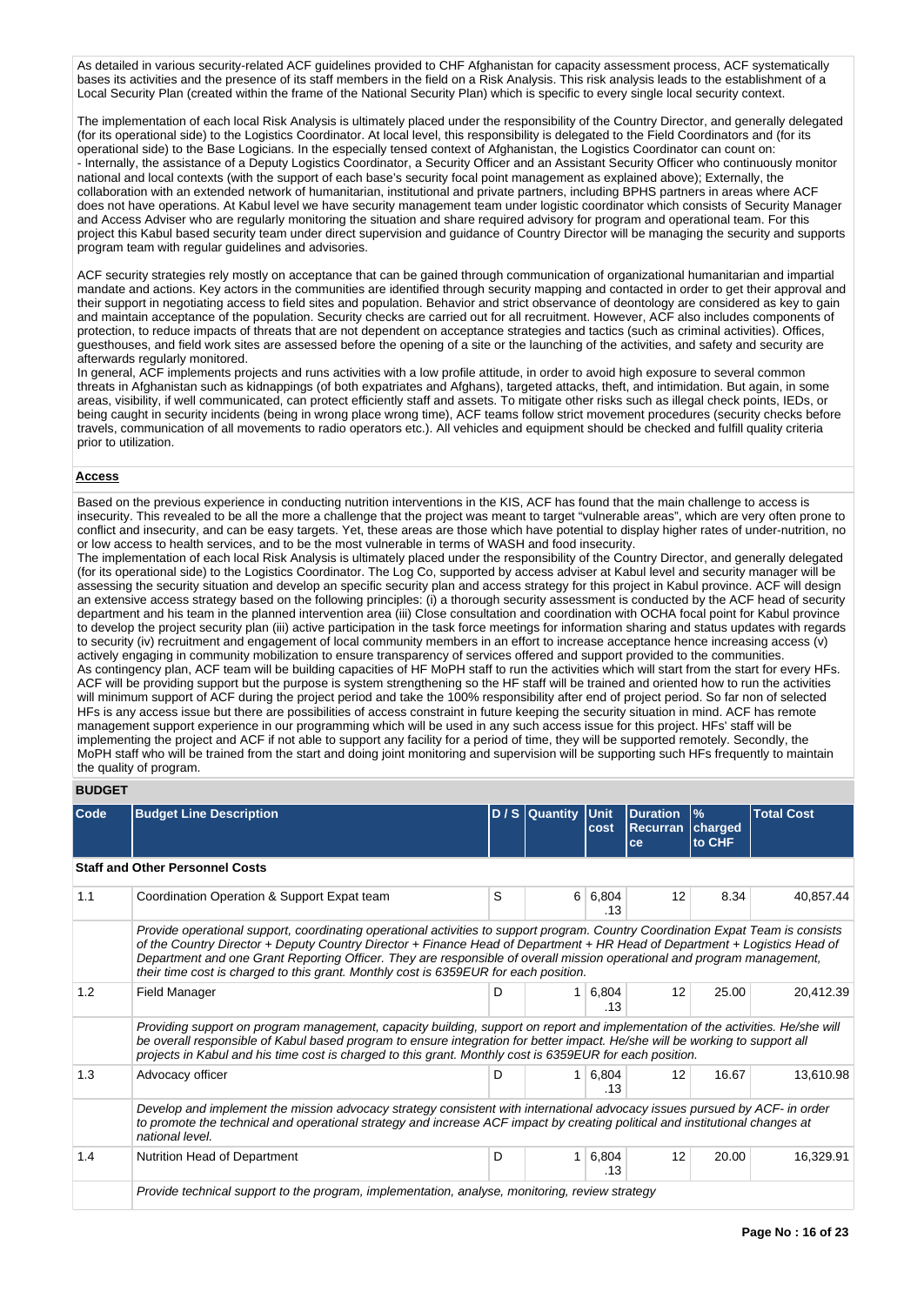| 1.5  | Nutrition Deputy Head of Department                                                                                                                                                                                                                                                                                                                                                                                                                                                                                                                                                                                                                                                                                                                                               |   | 1 <sup>1</sup>  | 1,459<br>.50            | 12 | 20.00  | 3,502.80   |  |  |  |
|------|-----------------------------------------------------------------------------------------------------------------------------------------------------------------------------------------------------------------------------------------------------------------------------------------------------------------------------------------------------------------------------------------------------------------------------------------------------------------------------------------------------------------------------------------------------------------------------------------------------------------------------------------------------------------------------------------------------------------------------------------------------------------------------------|---|-----------------|-------------------------|----|--------|------------|--|--|--|
|      | Provide technical support to the project staff, organize evaluations, survey the medical and nutritional situation and represent<br>ACF.                                                                                                                                                                                                                                                                                                                                                                                                                                                                                                                                                                                                                                          |   |                 |                         |    |        |            |  |  |  |
| 1.6  | Nutrition Program Manager                                                                                                                                                                                                                                                                                                                                                                                                                                                                                                                                                                                                                                                                                                                                                         | D |                 | 1 1,599<br>.00          | 12 | 100.00 | 19,188.00  |  |  |  |
|      | Define and supervise the implementation of the Nutrition program.                                                                                                                                                                                                                                                                                                                                                                                                                                                                                                                                                                                                                                                                                                                 |   |                 |                         |    |        |            |  |  |  |
| 1.7  | D<br>1,032<br>100.00<br>Nutrition Deputy Program manager<br>1 <sup>1</sup><br>12<br>.00                                                                                                                                                                                                                                                                                                                                                                                                                                                                                                                                                                                                                                                                                           |   |                 |                         |    |        |            |  |  |  |
|      | To support the Nutrition response to reduce excess child morbidity and mortality and administrative support to program manager                                                                                                                                                                                                                                                                                                                                                                                                                                                                                                                                                                                                                                                    |   |                 |                         |    |        |            |  |  |  |
| 1.8  | On the job training supervision trainer team                                                                                                                                                                                                                                                                                                                                                                                                                                                                                                                                                                                                                                                                                                                                      | D |                 | 12 651.0<br>0           | 12 | 95.83  | 89,834.88  |  |  |  |
|      | Supervisors and nurses will support the HFs staffs through on the job trianing, refresher training and supervisions for the<br>implementation of IMAM guidelines and in overall management of OPD sites and reporting.                                                                                                                                                                                                                                                                                                                                                                                                                                                                                                                                                            |   |                 |                         |    |        |            |  |  |  |
| 1.9  | Logistics assistant                                                                                                                                                                                                                                                                                                                                                                                                                                                                                                                                                                                                                                                                                                                                                               | S |                 | 1   514.0<br>$\Omega$   | 12 | 100.00 | 6,168.00   |  |  |  |
|      | Support on the management of the nutrition supplies, support to the HFs for the stock management and storage at HF levels                                                                                                                                                                                                                                                                                                                                                                                                                                                                                                                                                                                                                                                         |   |                 |                         |    |        |            |  |  |  |
| 1.10 | Data-entry analyst                                                                                                                                                                                                                                                                                                                                                                                                                                                                                                                                                                                                                                                                                                                                                                | D |                 | 1 734.0<br><sup>0</sup> | 12 | 95.83  | 8,440.71   |  |  |  |
|      | Enter nutritional data from the HFs, analyze it initially and submit the report and data base to nutrition technical management<br>team for further analysis and submission to PND and national Nutrition Surveillance                                                                                                                                                                                                                                                                                                                                                                                                                                                                                                                                                            |   |                 |                         |    |        |            |  |  |  |
| 1.11 | <b>Community and Awarness Promoters</b>                                                                                                                                                                                                                                                                                                                                                                                                                                                                                                                                                                                                                                                                                                                                           | D |                 | 3 569.0<br>$\Omega$     | 12 | 95.83  | 19,629.82  |  |  |  |
|      | Implement the activities to sensitize the communities on IMAM scale up, organize radio broadcast, follow of the screening done<br>by the volunteer and Mother and MUAC strategy and community mobilization by the Mullah                                                                                                                                                                                                                                                                                                                                                                                                                                                                                                                                                          |   |                 |                         |    |        |            |  |  |  |
| 1.12 | Rowing nurses / midwives support HFs                                                                                                                                                                                                                                                                                                                                                                                                                                                                                                                                                                                                                                                                                                                                              | D |                 | 20 569.0<br>0           | 12 | 95.83  | 130,865.45 |  |  |  |
|      | Nurses or Midwifes will rove between the HFs to give support on implementation on IMAM activites (organization OPD SAM,<br>MAM, ensure IYCF messages are givensupport on repport.)                                                                                                                                                                                                                                                                                                                                                                                                                                                                                                                                                                                                |   |                 |                         |    |        |            |  |  |  |
| 1.13 | <b>MEAL Team</b>                                                                                                                                                                                                                                                                                                                                                                                                                                                                                                                                                                                                                                                                                                                                                                  | D |                 | $2 \mid 1,321$<br>.00   | 12 | 16.67  | 5,285.06   |  |  |  |
|      | Coaching to project teams to increase quality in interventions and systematize lessons learned mechanisms Work with all project<br>teams to ensure that projects are implemented in a qualitative manner and those lessons are learned and used to<br>improve, ensure the policy and MEAL plan are follow, undertakes regular field monitoring visits                                                                                                                                                                                                                                                                                                                                                                                                                             |   |                 |                         |    |        |            |  |  |  |
| 1.14 | <b>Coordination Support Team</b>                                                                                                                                                                                                                                                                                                                                                                                                                                                                                                                                                                                                                                                                                                                                                  | S |                 | $1 \mid 31,42$<br>8.00  | 12 | 8.34   | 31,453.14  |  |  |  |
|      | Provide logistics, financial and HR management at coordination level in accordance with procedures laid down for the mission<br>and ACF guidelines for provision of the optimum support for the program. Salary includes basic salary + medical insurance +<br>transport allowance + seniority.<br>The basic salary varies according to the position of the employee in adherence with ACF Function & Salary Grid.<br>The Coordination support team is composed of 4 employees for Finance Team + 4 in HR Team + 4 cleaners and or cooks<br>(Office) + 2 in Audit Team + 12 employees for Logistics Team (procurement + mechanics/maintenance + IT + stock management<br>+ managers) + Security Team composed of 5 radio operators + 15 watchmen + 7 drivers working on 24H-shift |   |                 |                         |    |        |            |  |  |  |
| 1.15 | <b>ACF Staff Training</b>                                                                                                                                                                                                                                                                                                                                                                                                                                                                                                                                                                                                                                                                                                                                                         | S |                 | 1   82.00               | 12 | 100.00 | 984.00     |  |  |  |
|      | To promote and support employee development and organizational effectiveness by providing high-quality training programs.<br>Depending on the type of training opportunity the cost may vary. ACF provides training at field level and also at HQ level that will<br>imply transport and accommodation costs.                                                                                                                                                                                                                                                                                                                                                                                                                                                                     |   |                 |                         |    |        |            |  |  |  |
|      | <b>Section Total</b>                                                                                                                                                                                                                                                                                                                                                                                                                                                                                                                                                                                                                                                                                                                                                              |   |                 |                         |    |        | 418,946.58 |  |  |  |
|      | Supplies, Commodities, Materials                                                                                                                                                                                                                                                                                                                                                                                                                                                                                                                                                                                                                                                                                                                                                  |   |                 |                         |    |        |            |  |  |  |
| 2.1  | <b>Workshop Training</b>                                                                                                                                                                                                                                                                                                                                                                                                                                                                                                                                                                                                                                                                                                                                                          | D |                 | $7 \mid 2,202$<br>.00   | 1  | 100.00 | 15,414.00  |  |  |  |
|      | Refreshment training for the staffs of HFs and workshop with the PPHC<br>To introduce the scale up                                                                                                                                                                                                                                                                                                                                                                                                                                                                                                                                                                                                                                                                                |   |                 |                         |    |        |            |  |  |  |
| 2.2  | Support to HFs for SAM/MAM supply                                                                                                                                                                                                                                                                                                                                                                                                                                                                                                                                                                                                                                                                                                                                                 | D | 26 <sup>2</sup> | 361.0<br>0              | 1  | 100.00 | 9,386.00   |  |  |  |
|      | To support the HFs for the record of the patients and stock: Consumable, register, OPD cards, pallets, rental for warehouse. For<br>the new activities the HFs don't have the nutrition registers and patients cards.                                                                                                                                                                                                                                                                                                                                                                                                                                                                                                                                                             |   |                 |                         |    |        |            |  |  |  |
| 2.3  | Support to health facility: staff + systematic treatment                                                                                                                                                                                                                                                                                                                                                                                                                                                                                                                                                                                                                                                                                                                          | D |                 | 26 230.4<br>8           | 1  | 100.00 | 5,992.48   |  |  |  |
|      | A significant increase of patient and the systematic treatment will increase the medicine consumption, which was not plan in the<br>calculation of medicines from the HFs. This budget line is for the systematic medicines, the nurses where there's a gap of nurses<br>and the storekeeper/screeners                                                                                                                                                                                                                                                                                                                                                                                                                                                                            |   |                 |                         |    |        |            |  |  |  |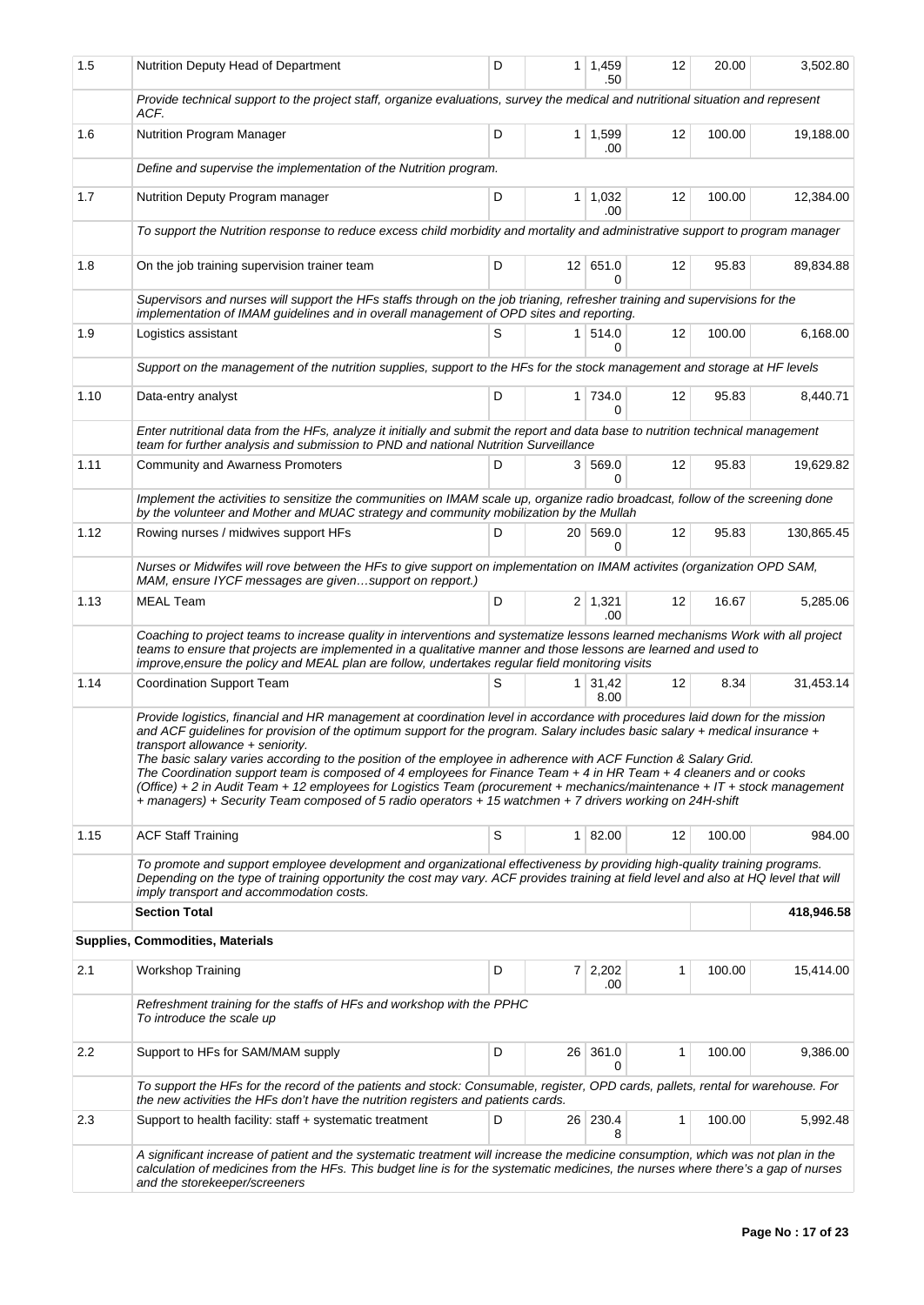| 2.4                       | Supervision material                                                                                                                                                                                                                                                                                                                                                                                                                              |                                                                     | D                                                             | 1 <sup>1</sup> | 7,954<br>.30   | 1               | 100.00       | 7,954.30             |                          |  |
|---------------------------|---------------------------------------------------------------------------------------------------------------------------------------------------------------------------------------------------------------------------------------------------------------------------------------------------------------------------------------------------------------------------------------------------------------------------------------------------|---------------------------------------------------------------------|---------------------------------------------------------------|----------------|----------------|-----------------|--------------|----------------------|--------------------------|--|
|                           | Consumables, copies and tablet for the supervision and support to the HFs                                                                                                                                                                                                                                                                                                                                                                         |                                                                     |                                                               |                |                |                 |              |                      |                          |  |
| 2.5                       | Sensitization Etablishement IMAM and Mother-MUAC strategy                                                                                                                                                                                                                                                                                                                                                                                         |                                                                     |                                                               | D              |                | 10 5,443<br>.00 | 1            | 100.00               | 54,430.00                |  |
|                           | Radio records, billboard, incentive for volunteers to sensitize the community, screen and training of Mohter-MUAC, material for<br>sensitization on the scale up                                                                                                                                                                                                                                                                                  |                                                                     |                                                               |                |                |                 |              |                      |                          |  |
| 2.6                       | Establish beneficiary and stakeholders complaint mechanisms                                                                                                                                                                                                                                                                                                                                                                                       |                                                                     |                                                               | D              | 1 <sup>1</sup> | 1,011<br>.24    | $\mathbf{1}$ | 100.00               | 1,011.24                 |  |
|                           | After action review session of IMAM implementation with different stakeholders.                                                                                                                                                                                                                                                                                                                                                                   |                                                                     |                                                               |                |                |                 |              |                      |                          |  |
|                           | <b>Section Total</b>                                                                                                                                                                                                                                                                                                                                                                                                                              |                                                                     |                                                               |                |                |                 |              |                      | 94,188.02                |  |
| <b>Equipment</b>          |                                                                                                                                                                                                                                                                                                                                                                                                                                                   |                                                                     |                                                               |                |                |                 |              |                      |                          |  |
| 3.1                       | Laptop                                                                                                                                                                                                                                                                                                                                                                                                                                            |                                                                     |                                                               | S              |                | 2 935.0<br>3    | $\mathbf{1}$ | 100.00               | 1,870.06                 |  |
|                           | 2 laptops needed for the activities implementation.                                                                                                                                                                                                                                                                                                                                                                                               |                                                                     |                                                               |                |                |                 |              |                      |                          |  |
|                           | <b>Section Total</b>                                                                                                                                                                                                                                                                                                                                                                                                                              |                                                                     |                                                               |                |                |                 |              |                      | 1,870.06                 |  |
|                           | <b>Contractual Services</b>                                                                                                                                                                                                                                                                                                                                                                                                                       |                                                                     |                                                               |                |                |                 |              |                      |                          |  |
| 4.1                       | Program Rental Car                                                                                                                                                                                                                                                                                                                                                                                                                                |                                                                     |                                                               | D              |                | 6 744.0<br>5    | 10           | 100.00               | 44,643.00                |  |
|                           | Cost based on actual rates of rental for 6 vehicles fully charged to CHF during the implementation of the project.                                                                                                                                                                                                                                                                                                                                |                                                                     |                                                               |                |                |                 |              |                      |                          |  |
|                           | <b>Section Total</b>                                                                                                                                                                                                                                                                                                                                                                                                                              |                                                                     |                                                               |                |                |                 |              |                      | 44,643.00                |  |
|                           | <b>General Operating and Other Direct Costs</b>                                                                                                                                                                                                                                                                                                                                                                                                   |                                                                     |                                                               |                |                |                 |              |                      |                          |  |
| 7.1                       | S<br>5,151<br><b>Coordination Vehicles Running Costs</b><br>1 <sup>1</sup><br>.00                                                                                                                                                                                                                                                                                                                                                                 |                                                                     |                                                               |                |                |                 | 12           | 8.34                 | 5,155.12                 |  |
|                           | This cost corresponds to the vehicle fleet composed of 12 vehicles with a monthly cost of \$5,151 to cover the running &<br>maintenance costs, insurance and depreciation. No purchase of vehicle is budgeted in our projects; ACF runs with its own<br>vehicles which explain the monthly cost for maintenance.                                                                                                                                  |                                                                     |                                                               |                |                |                 |              |                      |                          |  |
| 7.2                       | S<br>Coordination Office (rental, rehab, running costs,<br>$1 \mid 12,92$<br>communication costs)<br>4.00                                                                                                                                                                                                                                                                                                                                         |                                                                     |                                                               |                |                |                 | 12           | 15.38                | 23,852.53                |  |
|                           | Cost estimated according to our actual expenses.<br>This amount covers the commission and fees linked to money transfers, Office and storage rental, office charges, stationaries,<br>mobile, satellite phone and internet consumption and Computer and Equipment maintenance.<br>This cost allocations are shared throughout the year among our donors as for support costs. The monthly cost is budgeted the<br>same way according to the base. |                                                                     |                                                               |                |                |                 |              |                      |                          |  |
|                           | <b>Section Total</b>                                                                                                                                                                                                                                                                                                                                                                                                                              |                                                                     |                                                               |                |                |                 |              |                      | 29,007.65                |  |
| <b>SubTotal</b><br>Direct |                                                                                                                                                                                                                                                                                                                                                                                                                                                   |                                                                     |                                                               |                | 134.00         |                 |              |                      | 588,655.31<br>478,315.02 |  |
| Support                   |                                                                                                                                                                                                                                                                                                                                                                                                                                                   |                                                                     |                                                               |                |                |                 |              |                      | 110,340.29               |  |
| <b>PSC Cost</b>           |                                                                                                                                                                                                                                                                                                                                                                                                                                                   |                                                                     |                                                               |                |                |                 |              |                      |                          |  |
| <b>PSC Cost Percent</b>   |                                                                                                                                                                                                                                                                                                                                                                                                                                                   |                                                                     |                                                               |                |                |                 |              |                      | 7.00                     |  |
| <b>PSC Amount</b>         |                                                                                                                                                                                                                                                                                                                                                                                                                                                   |                                                                     |                                                               |                |                |                 |              |                      | 41,205.87                |  |
| <b>Total Cost</b>         |                                                                                                                                                                                                                                                                                                                                                                                                                                                   |                                                                     |                                                               |                |                |                 |              |                      | 629,861.18               |  |
| <b>Project Locations</b>  |                                                                                                                                                                                                                                                                                                                                                                                                                                                   |                                                                     |                                                               |                |                |                 |              |                      |                          |  |
|                           | <b>Location</b>                                                                                                                                                                                                                                                                                                                                                                                                                                   | <b>Estimated</b><br>percentage<br>of budget<br>for each<br>امتنعمما | <b>Estimated number of beneficiaries</b><br>for each location |                |                |                 |              | <b>Activity Name</b> |                          |  |

|       | <b>location</b> |    |                                    |  |                                                                                                                                                                                                                                                             |
|-------|-----------------|----|------------------------------------|--|-------------------------------------------------------------------------------------------------------------------------------------------------------------------------------------------------------------------------------------------------------------|
|       |                 |    | Men   Women   Boys   Girls   Total |  |                                                                                                                                                                                                                                                             |
| Kabul | 100             | 70 | 12,054 6,941 7,827                 |  | 26,89 Activity 1.1.1 : Coordination with PPHD on the<br>2 different activities and responsibility and sign<br>MOU.<br>Currently Kabul city is not part of the Basic<br>Package of Health Services (BPHS) and is<br>considered to be under the management of |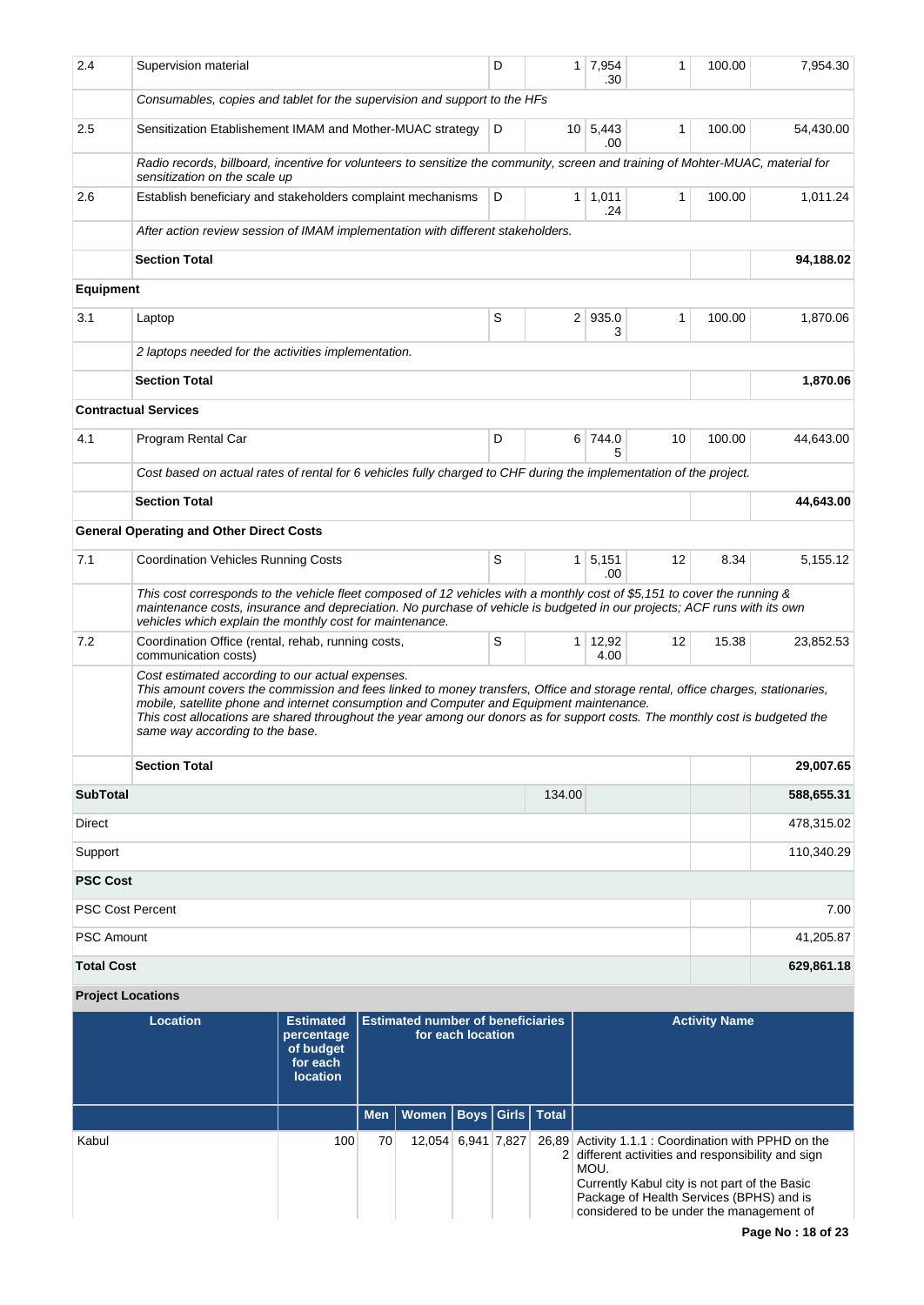MoPH, PPHD. There are 25 health facilities and one hospital in Kabul city West, South part. These health facilities are ranging from Regional Hospitals to sub-health centers. Most of these health facilities have less staffs than HFs under BPHS managing by NGO and some don't have nurse. After discussion done during the nutrition cluster it was decided to add a nurse in the Health facility without nurse to ensure a quality implementation in the scale up SAM and MAM nutrition activities.

PPHD and PNO will be invited as trainers to the refresher IMAM training. During the project implementation PNO and PPHD technical staff will be regularly participate at the supervision and capacity building of the staffs in the different health facilities. This joint supervision will involve them in the implementation to build their ownership of the nutrition activities and future sustainability of the project interventions.

Activity 1.1.2 : Assessment of the health facility, and preparation for the scale up at HFs level The Health system is consists of hospital, CHC+, CHC (comprehensive health system), BHC (basic health center). These centers have different number of qualified staffs, different building structure, capacity of storage, and equipment. This assessment aims to evaluate each structure and making a plan for the organization to scale up. It will show what is available and what additional support required. The second step will be to design the operational plan, identify the needs from the assessment, like; staff, the procurement plan for the supplies and request to the different organizations (UNICEF, WFP,PND) and need of storage facility/space within HFs.

Activity 1.1.3 : ACF in close coordination with the PPHD HFs staff will implement IMAM OPD activities. SAM and MAM children U5 and PLW acutely malnourished are admitted in program. After screening and sensitization on IYCF, malnourished children and PLWs will be admitted. Beneficiaries will receive medical consultation and the medical treatment when required. The different step of the treatment will be follow according to the IMAM guideline. If the under 5 children have medical complication they will be referred to the hospital. The SAM children will come every week and the MAM children will come every 2 weeks for the treatment. In case of absence or static weight a home visit will be done by the volunteer connected to the HFs. For the PLW on the IMAM guideline the PLW is visiting the HFs every month but depending on the packaging of super cereal.

ACF will provide the consumables items required for the scale up (IMAM register, cards, cup for appetite test…) and will have a buffer stock in case of medicine shortage for systemic SAM treatment. As we have experienced sometimes there is a break of medicine supply chain, ACF doesn't want to affect the systematic treatment of SAM in program children. ACF will put its staff to start the program well from the beginning as well as support staff to build capacities of HF staff of MoPH to ensure sustainability of the IMAM services in integration with health services

Activity 1.1.4 : Informing the population on IMAM access: Awareness of the population on the scale of IMAM management. During last few years ACF conducted mobiles clinic on the SAM management but it was not permanent mobile clinic and it didn't cover all the population of Kabul, the majority of Kabul population is not aware about the benefit of SAM and MAM management.

In rural area and where there's a BPHS partners, a system of community mobilization is implemented on the BPHS package. In Kabul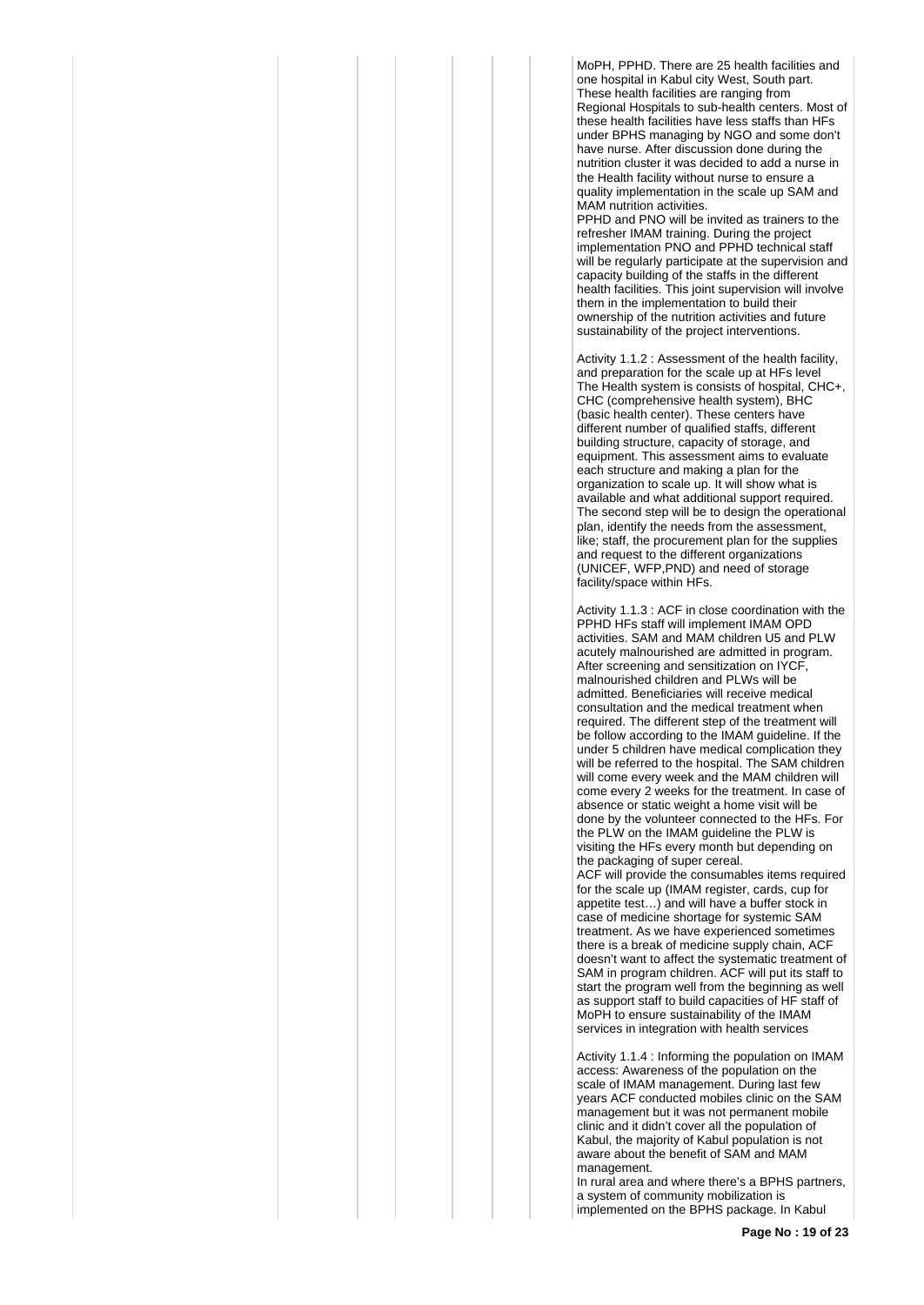PPHD is managing the health structures and there's no community mobilization system. IMAM management is scaling up in the health structures of Kabul city and it is a new health activity for the population. It will be important to inform the families on the accessibility for the management of acute malnutrition and the criteria of admission to have an impact and reduce the mortality and morbidity on children under 5.

To inform a major part of the population, ACF will disseminate messages to the population though short radio broadcast and poster on billboard two times during the program at 4 strategic spots. Messages will be transmit to the community through health Shuras. For a more targeted approach, female volunteers' link with the health structure will be doing screening in the catchment areas of HFs and will train mothers to take the MUACs of their own children. This new MUAC by mothers approach.

The IMAM activities target the children and the PLW. Most of the time the mothers have the responsibility of the children' health and they are the person taking the children in the health facility. Most of the mothers stay at home and a way to send them the message is to reach them at home. The radio is a good communication tools to reach them. A short assessment will be done on the different channels having mother female listeners to assess which radio channel should be used. Few times a day a short message will be broadcast to let the listeners know about the IMAM services in targeted health facilities. This activity will be done during one month and will be renew after one month. On regularly base the mothers coming at the HFs will be questioned if they heard the message. To have a good cooperation from all the community, the promoters will inform the Mullah about the health facility IMAM program and the importance of detection and treatment of malnutrition in catchment. Mullahs will be requested to transmit the information to the men of the communities. This awareness rising activity using the most respected men in communities will be conduct by the additional person/store keeper of the HFs. This additional person is responsible of the stock management, engaging Mullahs and support on passive screening activities.

Activity 1.1.5 : Community Screening: In Kabul city the community management structure is quiet poor and there is no CHW or FHG. With the support of the midwife association, ACF will attach one volunteer female per health Facility. The volunteers will be doing screening at HH levels in catchment of the HF. The HH will be visited and informed by the volunteers on the implementation of the acute malnutrition treatment in HFs. She will screen the children under 5 and the PLW as well. When a child or a PLW identified in admission criteria, she will refer them to HF. During the screening the volunteer will train the mother how to take the MUAC of their child, and she will give her a MUAC tape. Once a week during the visit of ACF team the volunteer will go to the HFs, She will give her report to the ACF supervisors and they will discuss on the different challenges, positive learning points. The list of the children and PLW detected acutely malnourished will be compared with the admission list to see if the referred came to the HFs.

In health facility with shura, health shura will be solicited to give some support for organizing mothers groups. During these meeting groups the mothers will be train on mother MUACS and will receive IYCF messages.

At health facility level every mother with children under 5, the team will ask if the mother was trained how to take the MUAC and if the mother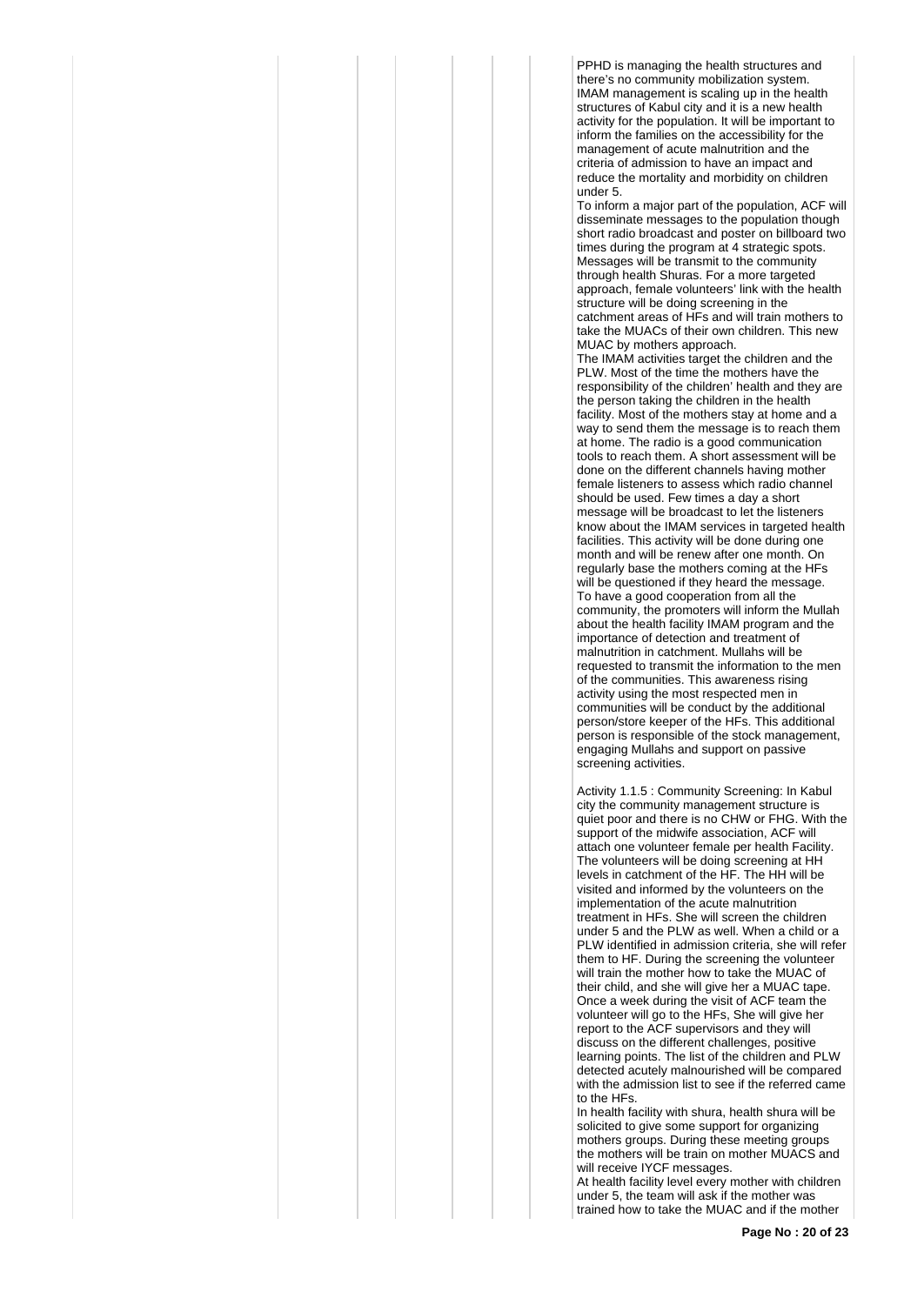was trained, what was the result of the MUAC. As per the South-West 26 HFs' catchment population, the total estimated number of HHs are 187,857 where ACF will train mother in 5% HHs of this estimated number of HHs. Total Mother will be trained on MUAC will be around 9,400, one each per HH. ACF will try to train these mothers residing far in catchment areas of each HFs. The strategy is to select mother not close to health facilities because they are general not visiting HFs and only visit if they have serious sickness in HHs. Volunteers will train these mother how to take MUAC measurements so they do screen in their respective communities and refer malnourished children U5 to HF close to their resident.

A follow up will be done to the absent and static weight children. To have a good follow up on the absence children or with a static weight, the volunteers will visit the child before is becoming defaulter or to find the reason of the static weigh and giving counselling to the parents and RUTF message.

To support the volunteer, perdiem will be provided. This activity aim to awareness on the new activity acute malnutrition management and to do a pilot on the new strategy Mother-MUAC

Activity 1.1.6 : Ensure the delivery of nutrition supply to health facilities:

For continuous provision of IMAM services without beak, ACF coordinate with PND, UNICEF and WFP to make sure RUTF, RUSF and supercereal are available in every health facility. RUTF is provided by UNICEF through PND to all health facilities. ACF will calculate the needs for the scale up of SAM activity per HFs and request PND for RUTF supplies as per caseload of each HF. ACF will supervise the delivery and manage the supplies and report the consumption with HF staff. During the sessions on the job training, ACF will train the HFs staff on the RUTF management and reporting so that they are able to manage once project ends. Supplies will be kept in HFs and ACF will provide wooden warehouse pallet to ensure quality storage and management of RUTF. In some HFs if there's no room for the stock ACF will support the HF to find a room close to the HFs.

MAM Children and PLW supplies will be provide by WFP through a formal agreement between ACF and WFP. IN the same way the calculation of caseload will be done by ACF request WFP for supplies based on that and strong monitoring of the supply management will be put on place to ensure quality management and reporting, To strengthen human resource and the capacity of HF staff on supply chain management, ACF will support them though a person on stock management. This person will be train on taking measurement to support the HFs staff on screening if the caseload of a HF is high and support of this person is required. He will also support crowd in management, screening and conducting IYCF sessions. .

Activity 1.1.7 : Advocate to integrate IMAM service package in health service delivery system: ACF will advocate ensuring IMAM services are integrated into health service delivery system in Afghanistan including Kabul province. ACF Advocacy Officer contribute his/her time to this project to advocate with other partner organizations specially IMAM working group, PND, UNICEF and WFP to make it happen. The Advocacy Officer and the senior technical nutrition and health team in ACF coordination staff will be advocating integrating IMAM service package in health service delivery system. They will work with partners, Nutrition Cluster, IMAM working group to influence policy making and to advocate for developing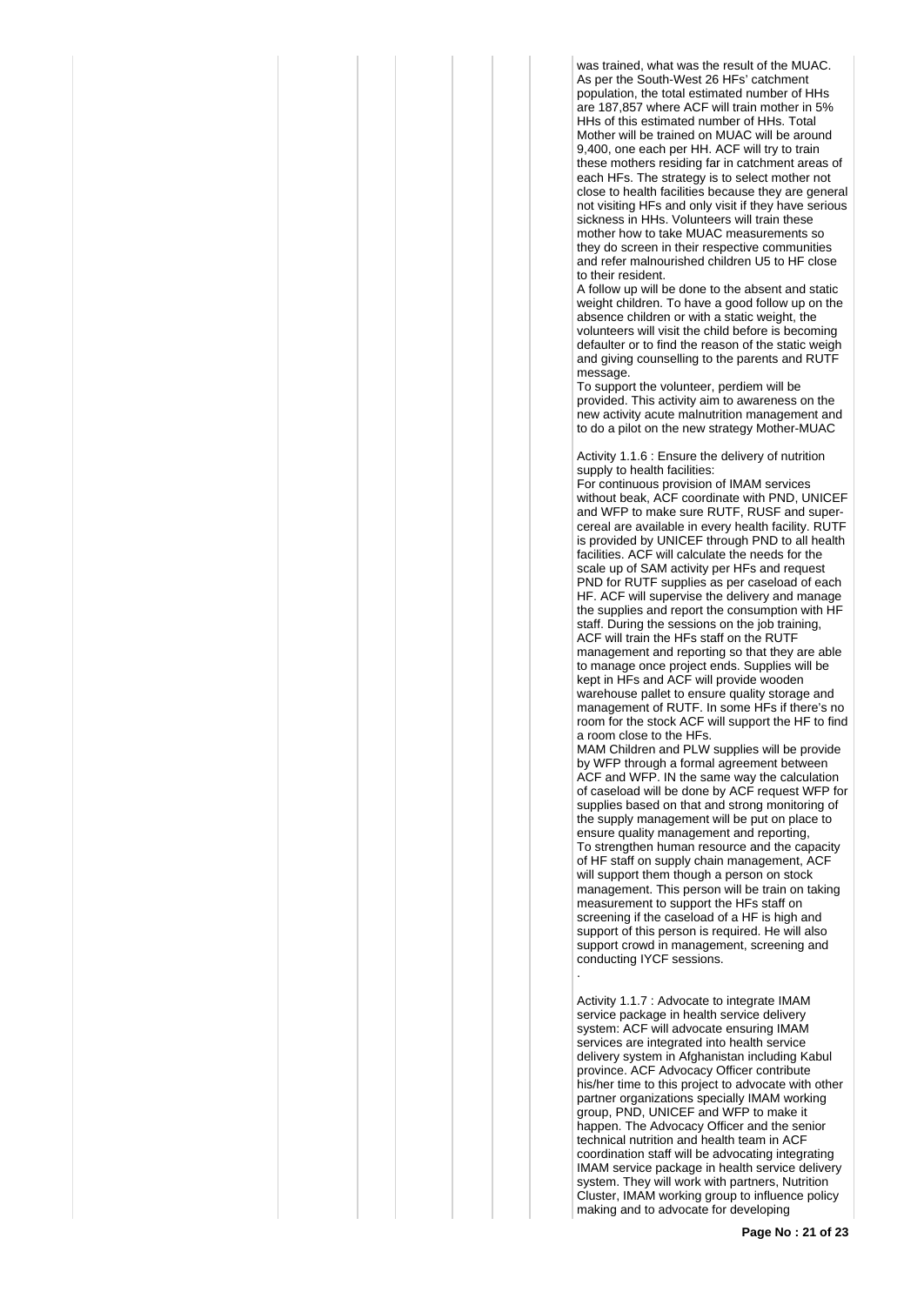|  | supportive environment and facilities like<br>supplies to make it happen.<br>Activity 2.1.1 : Conduct Refreshment Training of<br>HF staff on IMAM service package: ADAA is<br>conducting trainings on IMAM services package<br>for all HF and EPHS hospital staffs in Kabul<br>province now under another project. ACF believe<br>the staff will be trained on IMAM SOPs and get<br>enough know how about the service package. To<br>make sure staffs of targeted facilities are on line<br>with guidelines and IMAM implementation<br>protocols in Afghanistan, ACF will conduct<br>refresher training for all concern staff of each<br>health facility. The component of the refresher<br>training will be based on the strength and<br>weaknesses identify during the supervisions. It<br>will also provide the participants an opportunity to<br>share learning, good practices and discuss<br>challenges to develop mitigation strategies<br>together. |
|--|-------------------------------------------------------------------------------------------------------------------------------------------------------------------------------------------------------------------------------------------------------------------------------------------------------------------------------------------------------------------------------------------------------------------------------------------------------------------------------------------------------------------------------------------------------------------------------------------------------------------------------------------------------------------------------------------------------------------------------------------------------------------------------------------------------------------------------------------------------------------------------------------------------------------------------------------------------------|
|  | Activity 2.1.2 : Build capacities of the staff<br>through on the job support and technical<br>assistance: Health Facility staffs of 26 HFs<br>capacitated on IMAM management through<br>formal training by ADAA and ACF refresher<br>training will be further supported through<br>continuous on the job mentoring and technical<br>assistance. ACF health facility technical support<br>staff like trainers and supervisors and second<br>level technical expert program manager and<br>deputy program manager will be continuously<br>building HF staff capacity and supporting them<br>technically on learning by doing the tasks                                                                                                                                                                                                                                                                                                                        |
|  | themselves. They will be trained on IMAM<br>service package, nutrition guidelines and<br>protocols in place in Afghanistan as well as<br>quality record keeping and reporting. The referral<br>system from HFs to EPHS Hospital for SAM<br>children with medical complications will be<br>established and closely monitored by ACF<br>technical staff.<br>Initially the HFs will need to be extensively<br>supportive because of new start of IMAM<br>services in these sites and huge catchment<br>population. ACF technical support team will be<br>supportive the HF staff regularly to get them<br>ready to manage the work. Once they system is<br>established and the team at HF levels are used<br>to the work routine and reporting then they will be<br>supported on further improvement and program                                                                                                                                               |
|  | coverage.<br>Activity 2.1.3 : Training of mother on MUAC: ACF<br>will be selecting one volunteer from the<br>catchment of each health facility. These<br>volunteers then visit the catchment population<br>and train mother at household levels on MUAC to<br>screen their children from time to time and take<br>them to HF close to them if they find them<br>malnourished. Mothers will be train on how to<br>take the MUAC and check the edema of their<br>children. During the session the volunteer will<br>explain the reason and the importance MUAC<br>regularly. They will also be sensitized on nutrition<br>and IYCF. Volunteers will be visiting them to                                                                                                                                                                                                                                                                                       |

**Documents**

| <b>Category Name</b>                | <b>Document Description</b>                              |
|-------------------------------------|----------------------------------------------------------|
| <b>Project Supporting Documents</b> | Kabul HFs IMAM implementation (2) ipq                    |
| <b>Project Supporting Documents</b> | ACF-CHF-Nutrition Kabul Province Narrative-ProposalR.doc |
| <b>Project Supporting Documents</b> | Endorsement from Nutrition Cluster.docx                  |
| <b>Project Supporting Documents</b> | Report NNS Afghanistan 2013 (July 26-14).pdf             |
| <b>Project Supporting Documents</b> | Call Centre - Contact List Template 1SA 2017.xlsx        |

follow up how they are doing MUAC and if they need further support to properly learn it.